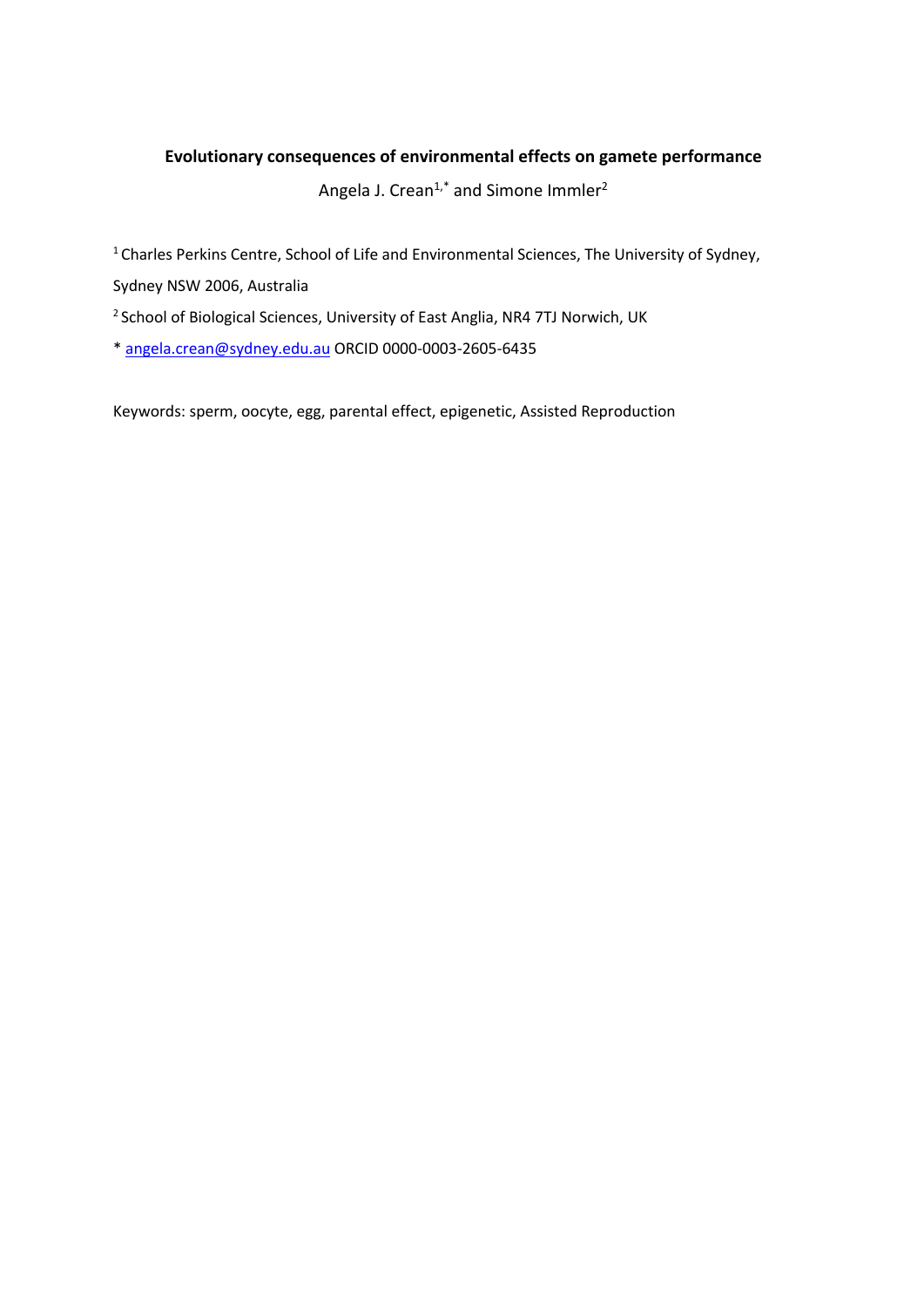### **Summary**

 Variation in pre- and post-release gamete environments can influence evolutionary processes by altering fertilisation outcomes and offspring traits. It is now widely accepted that offspring inherit epigenetic information from both their mothers and fathers. Genetic and epigenetic alterations to eggs and sperm acquired post-release may also persist post-fertilisation with consequences for offspring developmental success and later-life fitness. In externally fertilising species, gametes are directly exposed to anthropogenically-induced environmental impacts including pollution, ocean acidification, and climate change. When fertilisation occurs within the female reproductive tract, although gametes are at least partially protected from external environmental variation, the selective environment is likely to vary among females. In both scenarios, gamete traits and selection on gametes can be influenced by environmental conditions such as temperature and pollution as well as intrinsic factors such as male and female reproductive fluids, which may be altered by changes in male and female health and physiology. Here, we highlight some of the pathways through which changes in gamete environments can affect fertilisation dynamics, gamete interactions, and ultimately offspring fitness. We hope that by drawing attention to this important yet often overlooked source of variation we will inspire future research into the evolutionary implications of anthropogenic interference of gamete environments including the use of Assisted Reproductive Technologies.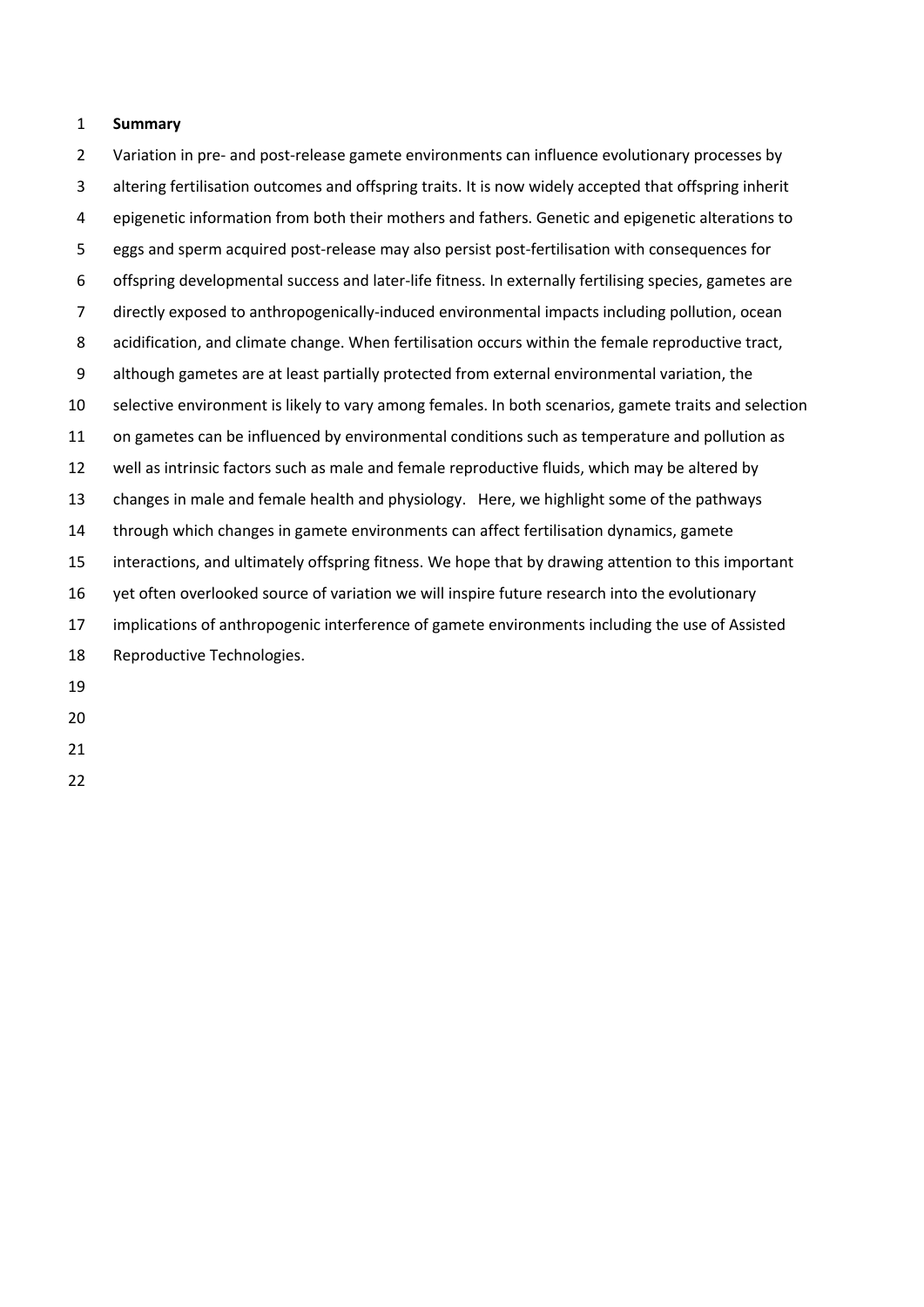#### **Environmental effects on gamete phenotypes**

 In a rapidly changing world, understanding the impact of environmental variation on organisms at all 25 stages is key to predicting population responses to environmental change [1]. Climate change and anthropogenic influence have led to drastic changes and fluctuations in factors including temperature, oxygen levels, pollutants and spatial restrictions [2-5]. Much of our focus on understanding the impact of environmental variation has been centred on the ecosystem, species and population-wide impacts. This approach includes all life stages, but it has become clear that some life stages are more sensitive to environmental change than others [1, 6, 7]. Gametes are susceptible to environmental stress, which is of concern because impacts on reproduction have critical implications for individual fitness which in turn might have ramifications for population health and viability [8, 9].

 Environmental variation may affect gametes at two stages: pre-release during oogenesis and spermatogenesis and post-release after ovulation or ejaculation [10]. Environmentally-induced modifications to eggs and sperm acquired pre-release have been the focus of the majority of research into intergenerational and transgenerational epigenetic inheritance in animals (recently reviewed in [11, 12]). Hence, here we largely focus on evolutionary consequences of variation in post-release gamete environments. In this context, external fertilising and sperm-casting (sperm are released into the environment to be subsequently collected by females) species may be particularly vulnerable to environmental change as gametes and early life-history stages are directly exposed to areal (e.g. fungi, plants) or aquatic (e.g. fish) environments [13, 14]. Nevertheless, even if gametes of internal fertilisers are not directly exposed to environmental change, they may be indirectly affected by environmentally-induced changes in both male and female reproductive fluids [15, 16]. Irrespective of fertilisation mode, environmental conditions encountered by gametes after release prior to fertilisation may affect them in two ways: varying environmental conditions may select among gametes and favour some over others (which will be particularly important for male gametes), and/or they may alter the molecular and structural content of the gametes (affecting their function and potentially the fitness of the sired offspring). Both of these impacts have potential evolutionary consequences.

 Sperm are the main functional unit of male reproduction, and have therefore been the focus of attention in studies of paternal effects (e.g. [17, 18]). However, males do not just transfer sperm during mating, they transfer an ejaculate. In humans, sperm only constitute about 2 - 5% of the total semen volume. The remainder of the ejaculate – known as seminal plasma or seminal fluid –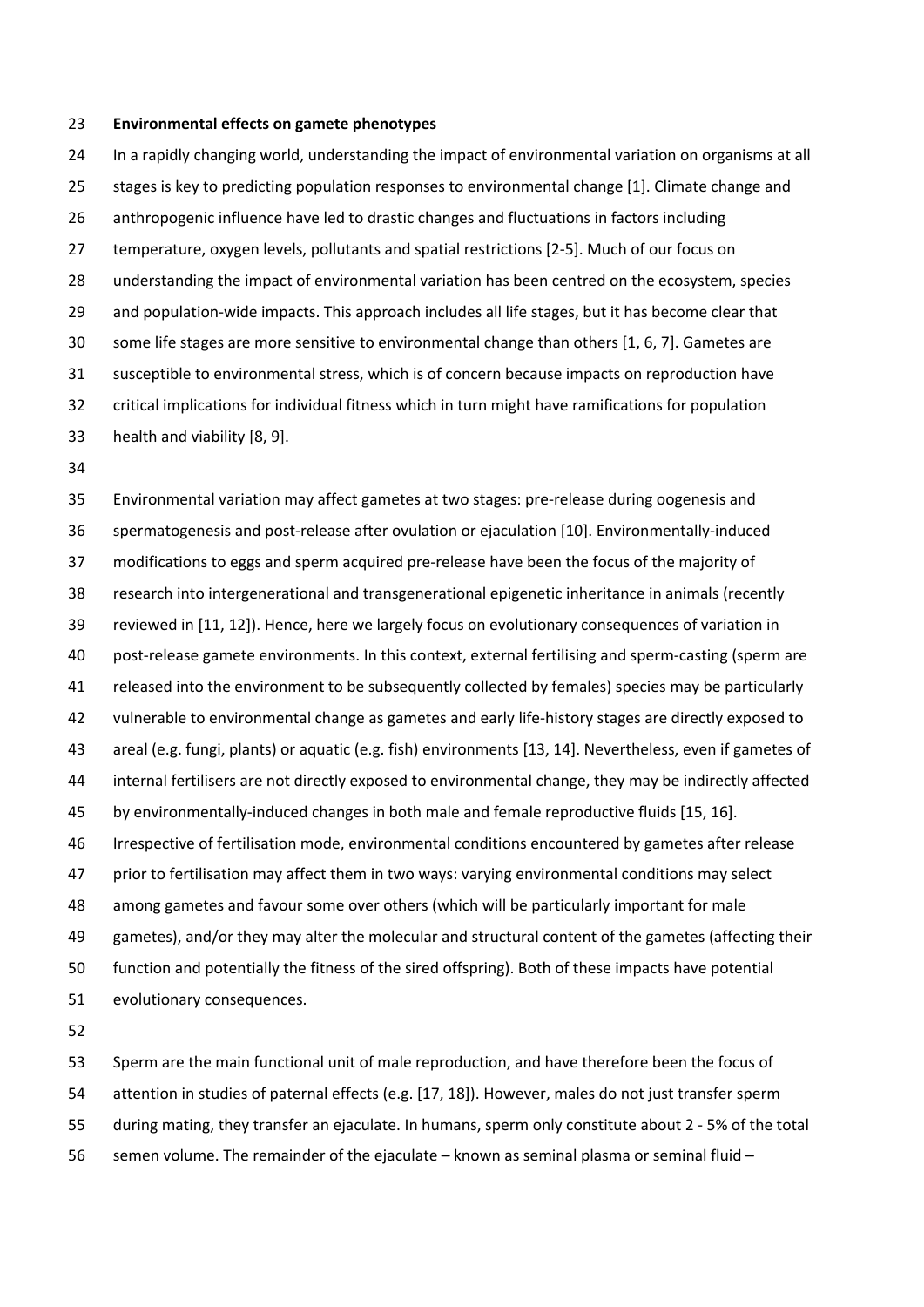contains a complex blend of chemicals (such as proteins, hormones and RNAs) with diverse functions that extend far beyond the simple nourishment of sperm [19-21]. The composition of seminal plasma varies not only among species [22], but also among males and ejaculates within a male [23- 25], demonstrating that semen composition is susceptible to environmental change. We know that variation in seminal plasma can regulate sperm phenotype because seminal plasma supplementation can be used to shift sperm traits such that they resemble the sperm traits of the donor ejaculate [26, 27].

 Similarly, female reproductive fluids (including ovarian fluid, follicular fluid, cervical mucus, and egg jelly) can influence both gamete phenotypes and interactions between sperm and eggs [28-31]. The role of female reproductive fluids in chemotaxis to lead specific sperm cohorts to the eggs has been described first in broadcast-spawning marine invertebrates [32], but different forms of chemotaxis are also found in other taxa including fish [33-35] and internal fertilisers such as mammals [36]. Female reproductive fluid composition varies among individuals [37, 38], and can affect sperm motility and velocity as well as fertilisation dynamics [39-41]. The composition of the female reproductive fluid may be influenced by female condition [42], and is therefore likely to be similarly influenced by other environmental factors, with consequences for fertilisation success and offspring fitness.

#### **Intergenerational effects of variation in the gamete environment**

 Adaptive plasticity, in particular maternal and paternal effects, may provide some protection if parents can prepare gametes and offspring for altered conditions [43, 44]. However, parental effects are not necessarily adaptive, and epigenetic inheritance may also amplify negative consequences of environmental change if parents transmit stress to future generations [45, 46]. Furthermore, the fitness consequences of epigenetic changes may not act in the same direction in all life-history stages. For example, increases in sperm fertilisation success may come at a cost to offspring developmental success [47, 48]. Hence, epigenetic inheritance may dampen, amplify, decelerate, or 84 accelerate population responses to environmental change [43, 45]. Environmental conditions may affect gamete performance and molecular structure [49], and these

changes can be induced either pre- and/or post-release [10]. Changes in the environment may affect

88 gamete traits such as motility, swimming velocity, morphology and longevity in male gametes [50-

53], and size, composition, and structure of female gametes [54-56]. The molecular content of

gametes may be affected by the environment through direct DNA damage, RNA and protein decay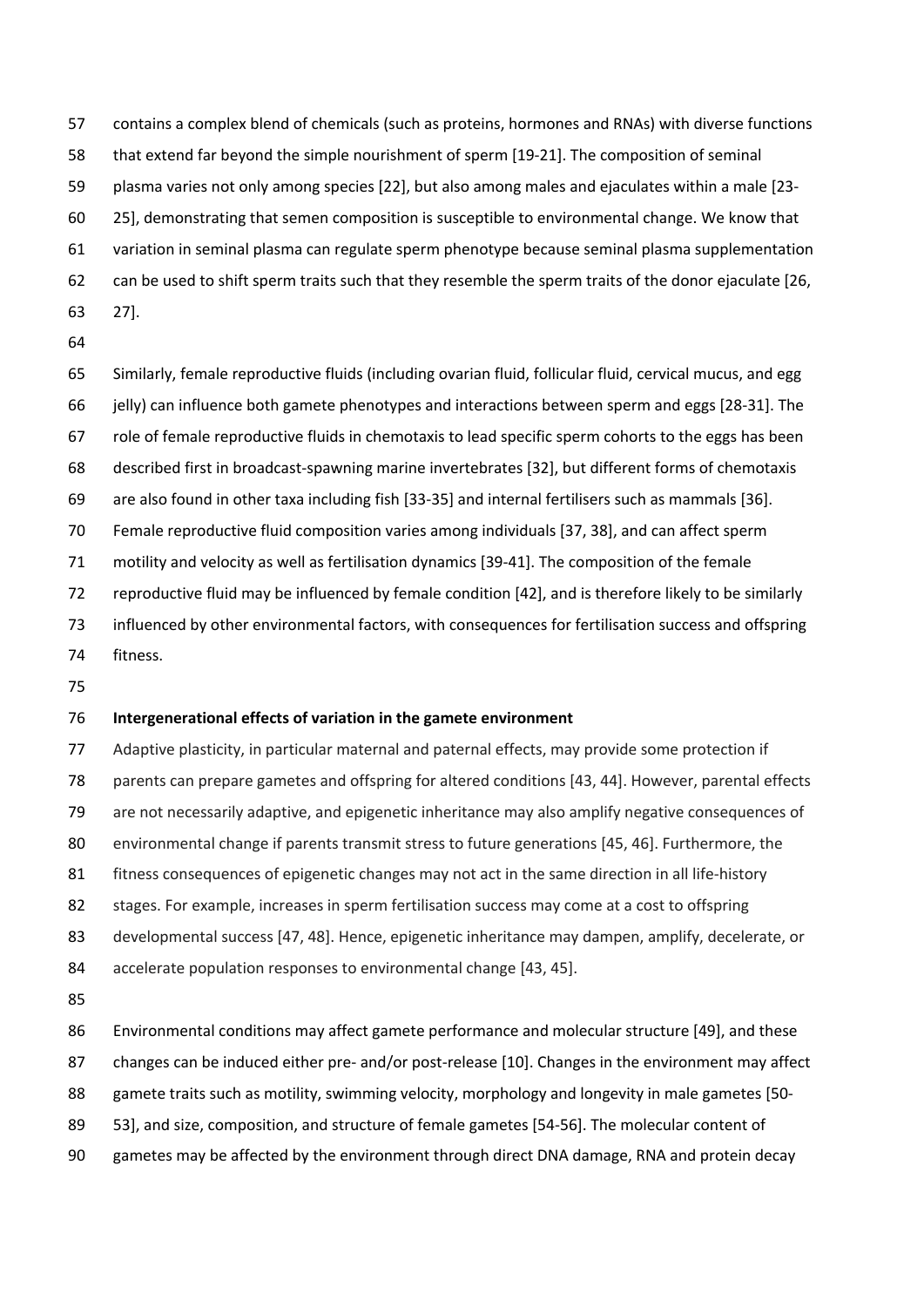[57, 58] as well as changes in the hormonal content in eggs [59]. All these changes may either be triggered by the physiological response to changing environments in the organisms and the soma- germline signalling pathways or through interactions with the intrinsic (seminal and ovarian fluid, female tract etc.) and extrinsic factors (temperature, salinity, pH, toxins etc.) after gamete release. Any of these changes in the gametes have the potential to affect the offspring sired by these gametes [18, 60].

 Post-release gamete environments can also have direct effects on the epigenetic content of sperm and eggs [11, 18, 58], again with either adaptive or non-adaptive consequences for fertilisation success and offspring fitness. For example, seminal plasma components can bind directly to sperm, and/or interact with both eggs and the female reproductive tract [20, 21]. Consequently, environmentally-acquired variation in seminal plasma can influence the development and phenotypic traits of offspring, even when the offspring are sired by another male [61-63]. While these effects may be at least partially mediated by female responses in internal fertilisers [64], seminal plasma also affects offspring developmental success and swimming performance in externally fertilising fish [65]. This indicates that variation in seminal plasma can have a direct effect on offspring phenotype.

 Stressful environmental conditions during fertilisation can impact fitness in both the parental and offspring generations by reducing fecundity and offspring performance [8]. Experiments in externally-fertilising taxa demonstrate that changes in gamete environments can have carry-over effects on offspring traits that are independent of effects of the parental and developmental environment [66-68]. For example, sperm exposure to an elevated temperature pre-fertilisation resulted in reduced offspring size and swimming performance in a salmonid fish (*Coregonus lavaretus*), even though no effects on sperm performance and embryo mortality were detected [67]. The micro-environment that spawned gametes experience can rapidly fluctuate both temporally and 117 spatially, and thus the gamete environment may differ from the parental and developmental environments. It is possible that within-ejaculate and within-clutch variation in gamete phenotypes may act as a bet-hedging strategy to buffer against unpredictable gamete environments [69]. 

 Finally, while the 'optimal' phenotypes of sperm and eggs vary across environments, environmental conditions may also influence how gametes interact. In internal fertilisers, paternal effects may be modulated by female responses [70, 71]. Similarly, mate choice can occur at the gamete level [30, 124 31, 72]. These interactions between sperm and eggs may be modified by the environment in which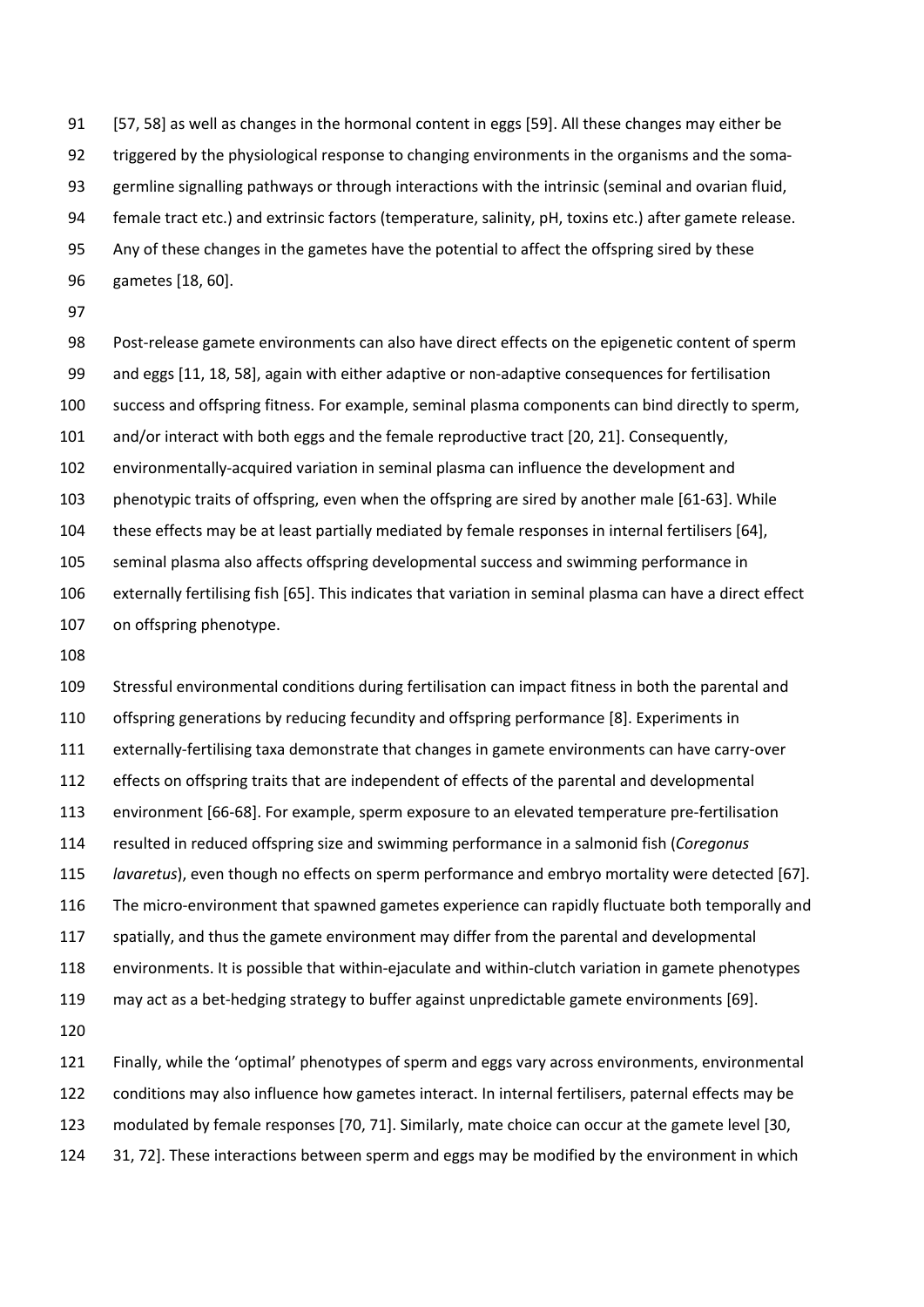they occur such that poor performers in one environment are the best performers in another

environment [67, 73]. Hence, altered gamete environments may indirectly alter population traits via

- changes in the outcome of sperm competition [29] and gamete compatibility [30, 31]. Consequently,
- gamete environments may play an important, yet under-appreciated role in shaping population
- responses to environmental change [9].
- 

## **Within-ejaculate variation in sperm phenotype**

- Experiments in external fertilising species using a split-ejaculate design demonstrate that selecting for different subpopulations of sperm within an ejaculate can translate into differences in offspring phenotypes. For example, ascidian (*Styela plicata*) [74] and Atlantic salmon (*Salmo salar*) [75] eggs fertilised by a subpopulation of longer-lived sperm are more likely to develop and survive. The fitness consequences of within-ejaculate variability in sperm longevity can even carry over to grand- offspring [76]. Within-ejaculate variation in thermal tolerance is also linked to variation in offspring performance; fish larvae (*Coregonus lavaretus*) sired by sperm exposed to increased temperatures were smaller and had reduced swimming performance compared to siblings sired by sperm of the same ejaculate maintained at normal temperatures [67]. Within-ejaculate variation may be adaptive, and could potentially serve as a bet-hedging strategy. For example, larvae of an estuarine tubeworm (*Galeolaria gemineoa*) that were sired by sperm exposed to low salinities had poorer developmental success overall, but performed better in low salinity conditions than siblings sired by sperm exposed to normal salinities [68]. Hence, altered sperm environments may select for different 145 sperm phenotypes, with consequences for offspring fitness.
- 

 Within-ejaculate variation in sperm phenotypes may be driven by genetic or epigenetic differences, or likely, a combination of both. Decades of intense research on sperm competition, animal 149 breeding, and reproductive medicine were founded on the premise that sperm phenotypes are predominantly determined by testicular gene expression, and hence the diploid genome of the male [77]. However, at least in some cases, male genotype only explains a minor proportion of variation in sperm function [78, 79]. Sperm phenotype is also influenced by mitochondria and the environment [50]. But exciting new evidence suggests that sperm phenotype is at least partially linked to its haploid genetic content. Evidence for haploid selection in animals [80-82], and post-ejaculation protein transcription by sperm [83], has been steadily increasing. Of note, Alavioon et al [76] experimentally demonstrated that sperm from a single ejaculate with different swimming behaviours differed genetically at numerous sites throughout the genome. In addition, a recent study in house mice and primates showed that the sharing of transcripts in haploid spermatids after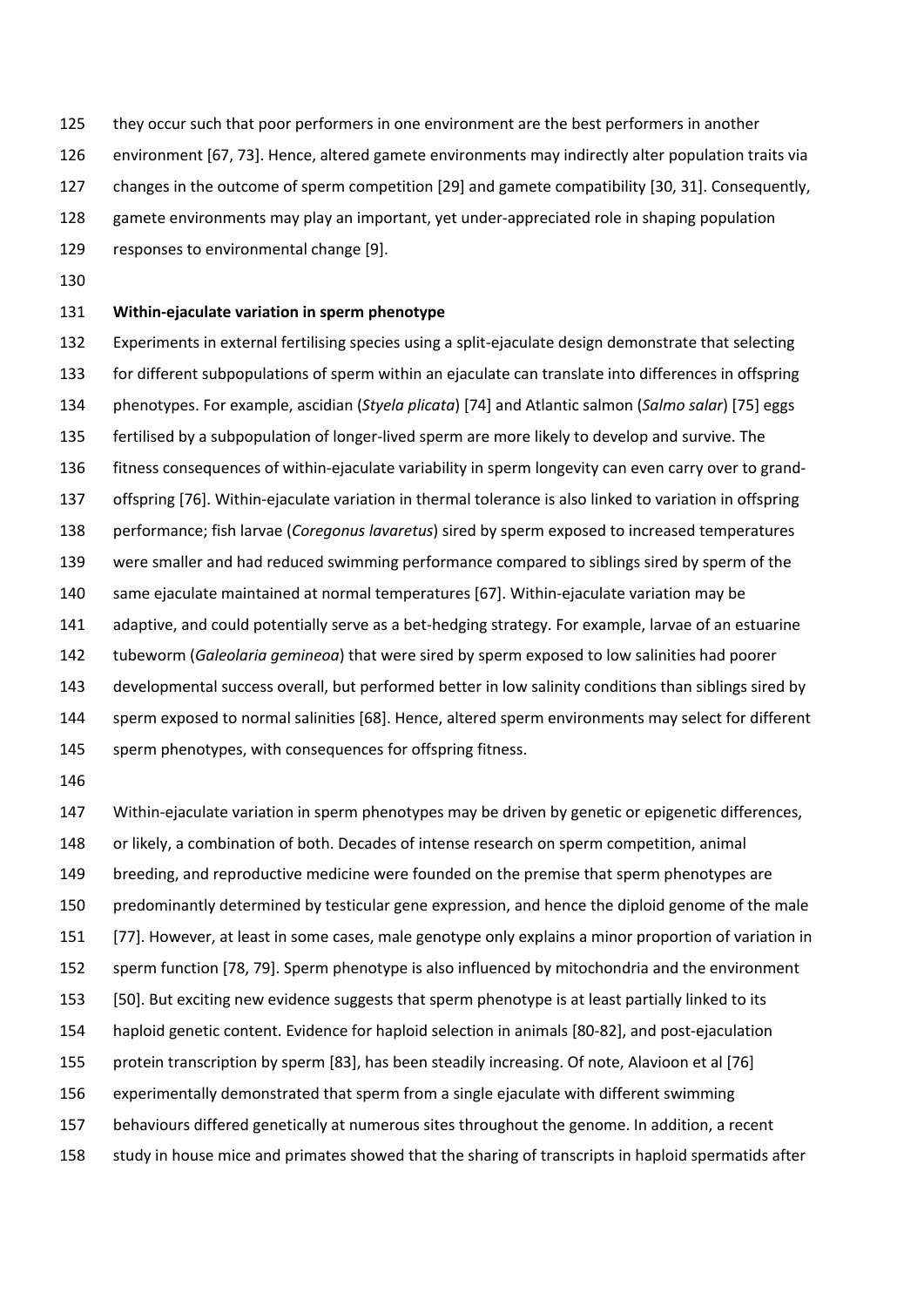meiosis is for many genes incomplete supporting the idea that a large number of genes expressed at this stage are directly linked to the haploid spermatid genome [84]. These findings suggest that the enduring belief that the genetic content of sperm is not expressed needs to be revised. If sperm do express their haploid genome, then sperm carrying different haploid genotypes may respond to changes in their environment in different ways, resulting in haploid gene by environment interactions.

 The sperm environment may also influence within-ejaculate variability in non-genetic factors that are transferred to offspring alongside DNA [18, 85-87]. Several non-genetic components are known to be transferred to the egg including additions and modifications of the chromatic structure through methylation and acetylation, several types of small RNAs as well as proteins such as prions. How these components contribute to the development and fitness of the resulting offspring is still largely unknown. The most direct evidence comes from studies in mice where the injection of sperm RNAs independently of sperm induces changes in offspring phenotypes that fully or partially replicate observed paternal effects [88, 89]. One issue with such experimental designs is that the amount of RNA injected into a zygote is likely to be several orders of magnitude larger than the amount present in the sperm and hence the true mechanisms of how sperm RNAs affect offspring are still unclear. The same is true for other aspects, including methylation, as the inheritance of 177 methylation patterns varies markedly across species and may range from largely maternally inherited in mice [57] to largely paternally inherited in zebrafish [90], thereby influencing the relative importance it may play in paternal non-genetic inheritance. In addition, its true function is thought to be anywhere between gene regulation and the silencing of selfish genetic elements and hence, while being non-genetic themselves it may be strongly associated with genomic variation. The molecular mechanisms of paternal non-genetic inheritance are therefore in great need of more detailed investigation.

#### **Anthropogenic interference of gamete environments**

 Sperm counts are declining at an alarming rate worldwide. In humans, for example, a trend towards lower sperm counts was first observed in 1974 [91], and although still controversial, was convincingly illustrated in a recent comprehensive meta-analysis [92]. Levine *et al* [92] found that average sperm counts in Western countries have decreased by over 50% in the past 40 years, with no signs that the rate of decline is easing. The pace of change indicates an environmental cause, with several environmental factors potentially contributing to the trend [93]. Of particular concern are increased levels of endocrine disrupting chemicals in the environment, which may be impacting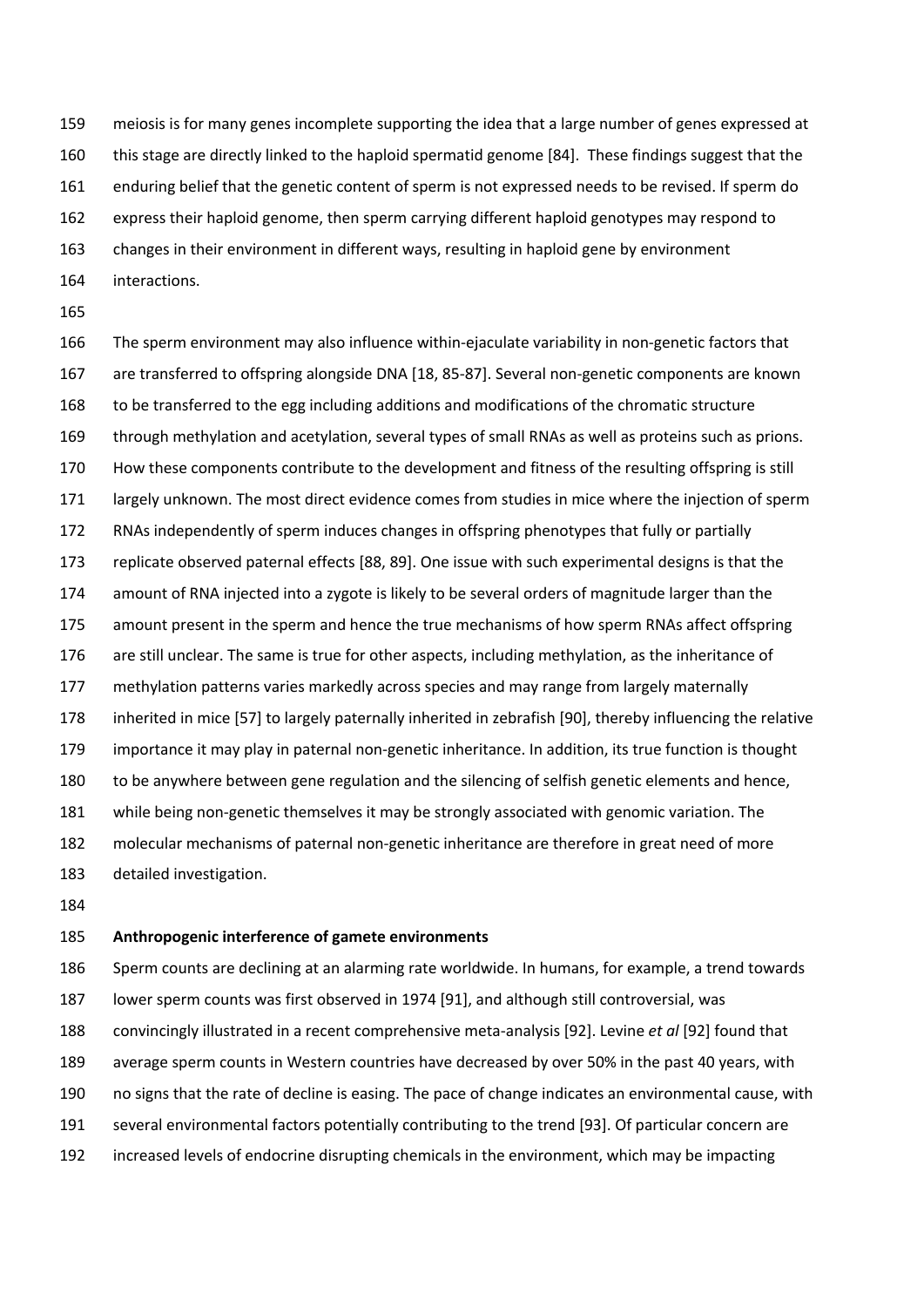fertility of both human and wildlife populations [9, 94, 95]. Lifestyle factors, including altered diets and increased rates of obesity are also likely to be contributing to the decrease in sperm counts [96], although the relationship between obesity and male fertility is not clear cut [97]. Another important environmental factor is temperature. Although unlikely to explain much variation in human populations, increasing global temperatures are likely to impact fertility in wildlife populations [8]. These multiple environmental stressors on male fertility are likely to exert strong selective pressures potentially altering which males, and which sperm, pass their genes onto future generations [73]. Assisted Reproductive Technologies (ART) offer several treatment options to overcome infertility,

202 including ovulation induction followed by intrauterine insemination (IUI), in vitro fertilisation (IVF), or intracytoplasmic sperm injection (ICSI). All of these medical interventions expose sperm, eggs, 204 and/or embryos to novel and artificial environmental conditions. Compared to spontaneously conceived children, IVF children show modest yet significant increases in fasting glucose levels, fat deposition, and blood pressure, as well as systemic and pulmonary vascular dysfunction [98-100]. Long-term health consequences of these deceptively subtle health disturbances can be severe, particularly when offspring experience stressful conditions themselves. For example, when challenged with a high-fat diet, IVF-conceived mice suffered a 25% reduction in lifespan compared to naturally-conceived controls [101]. The intergenerational impacts of ART altered gamete environments may be particularly severe because ART allows no opportunity for parental effects to pre-adapt gametes to altered environmental conditions. However, ART protocols and media are optimised to minimise this stress.

 The impacts of environmental stress on eggs and embryos during ART are widely acknowledged and accepted, and therefore protocols have been optimised to reduce stress during these stages [102]. Less appreciated is the potential for altered sperm environments to also induce epigenetic changes with consequences for developmental success and offspring health. During the development of semen handling protocols, methods were optimised to maximise fertilisation success only. However, there is now compelling evidence that environmentally-acquired traits can be transmitted from sperm to offspring via non-genetic inheritance mechanisms [18, 58, 64] and hence, ART success rates may be improved by optimising semen preparation protocols to balance fertilisation and offspring developmental success. In particular, semen preparation methods can be used to select which sperm within an ejaculate are used to fertilise eggs.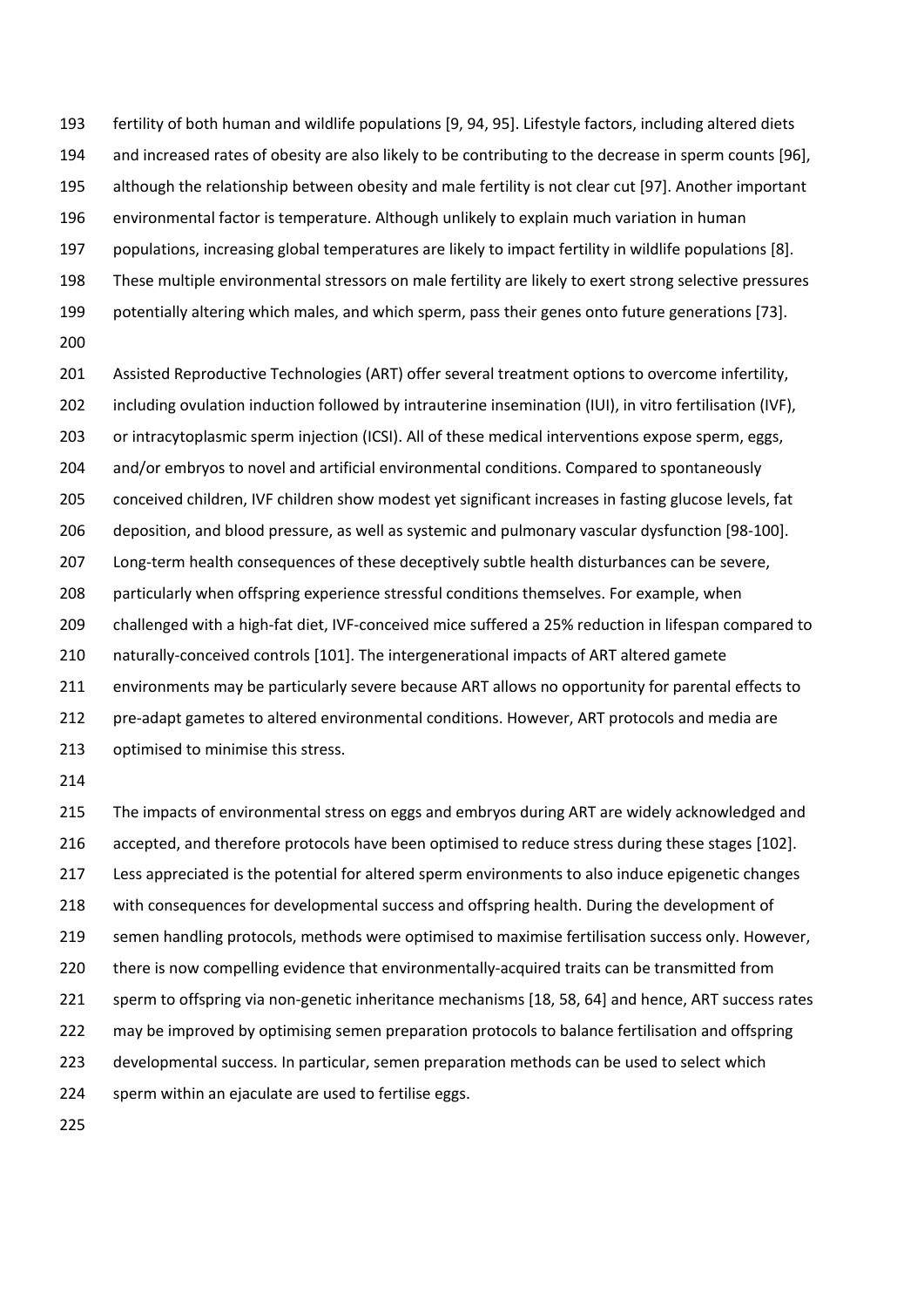Despite declines in sperm numbers, the average adult human male still produces over 200 million sperm per ejaculate [92]. However, all sperm are not equal, and only a surprisingly small fraction of sperm needs to be functional for a male to be fertile. According to WHO guidelines, an ejaculate is considered as normal fertility with as little as 32% of sperm showing progressive motility and 4% of sperm having normal morphology (strict criteria) [103]. An underappreciated implication of these differing figures is that many sperm with non-normal morphology are able to swim normally, and could potentially successfully fertilise an egg. Even less is known about how phenotypic differences in these fertile sperm relate to variation in offspring. In fact, selecting a subpopulation of sperm by thermotaxis prior to ICSI results in a greater number of high quality mouse embryos compared to ICSI using unselected sperm [104]. Just as average sperm traits are influenced by a male's environment, the amount of variation in sperm traits within an ejaculate can also be influenced by environmental factors [105, 106]. If these differences in sperm traits are associated with differences in offspring traits, then any factor influencing which sperm within an ejaculate fertilises an egg could also influence offspring.

#### **Evolutionary implications of ART**

242 While ART is used in medical science as a treatment for infertility, the predominant use of ART occurs in agriculture and fisheries, where it is used to enhance selective breeding and production efficiencies [107, 108]. In animal industries, ART is often used in fertile animals over multiple generations. Hence, ART induced epigenetic changes transmitted from gametes to offspring could have evolutionary implications for livestock populations. The most common form of ART applied in agriculture is artificial insemination (AI), producing up to 80% of dairy cattle and 90% of breeding sows in developed countries [107]. Semen from an elite stud male can be diluted and frozen, 249 shipped worldwide, and subsequently used to inseminate herds of females quickly and easily. For example, more than 1000 semen doses can be produced from a single bull ejaculate. Even in this minimally invasive procedure, sperm are exposed to oxygen and light, subjected to altered temperatures, altered nutritional environments (via dilution and supplementation with supportive media), handling and shear stress, and potentially pollutants and contaminants [109]. Because these altered environmental conditions may alter genetic and epigenetic sperm content transmitted to offspring, the extensive use of even just a few steps of ART in animal breeding and fisheries has the potential to induce unanticipated and under-appreciated changes to population traits. 

 The effects of semen preparation methods on sperm DNA fragmentation [110, 111], and the role of sperm DNA fragmentation in ART outcomes [112, 113] have begun to receive research attention. For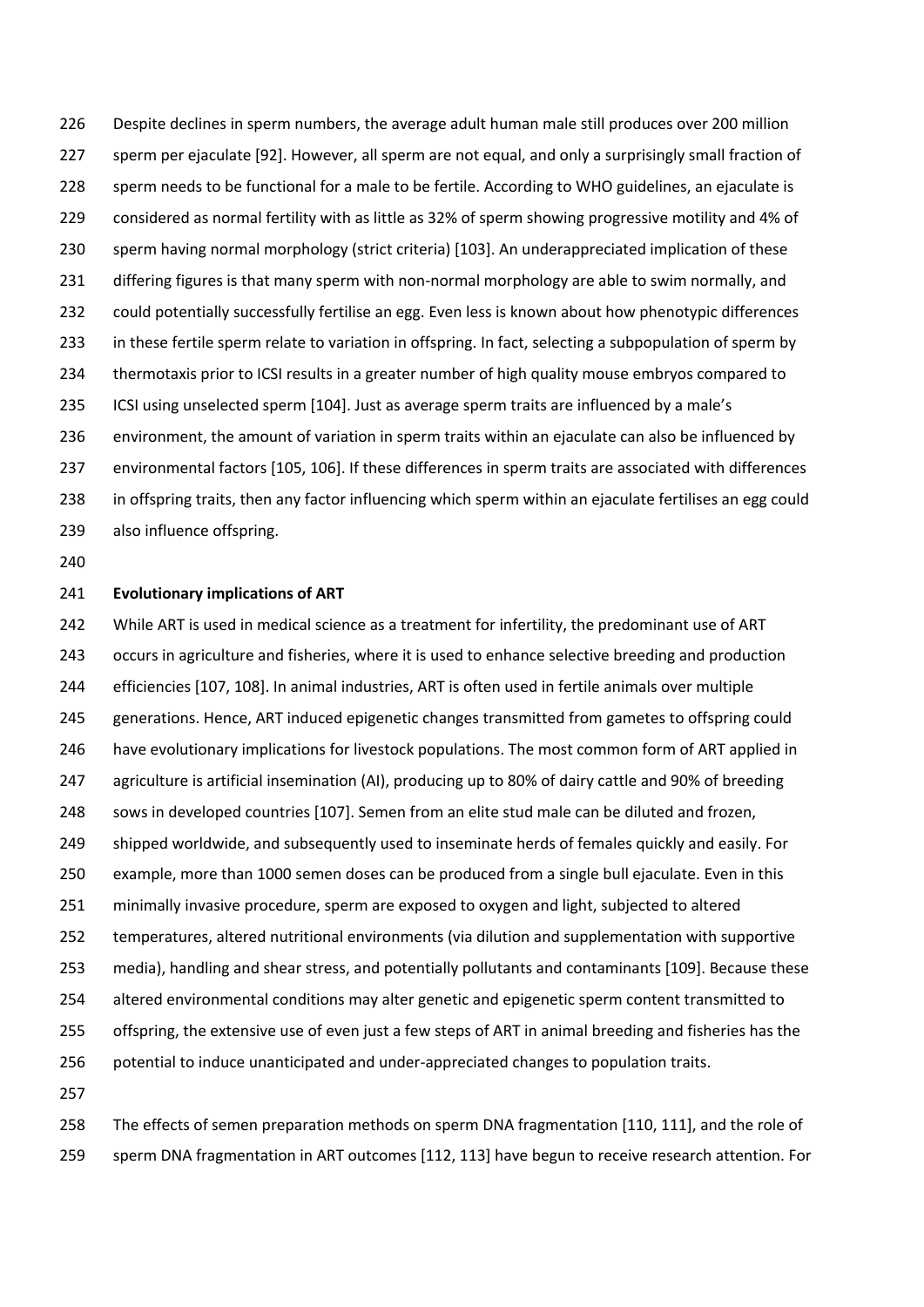example, it is well known that cryopreservation causes both lethal and sub-lethal damage to sperm (including DNA fragmentation, oxidative stress, and reduced mitochondrial function) with functional consequences for sperm and offspring [114]. A recent study in the brown trout *Salmo trutta* showed 263 that the processes involved in cryopreservation have negative effects on offspring growth even after 264 just one generation [115]. Cryopreservation may also induce epigenetic changes in sperm, with early indications suggesting that patterns of DNA methylation and histone modification are impacted and may be transmitted over several generations [116]. An exciting development that may alleviate some of the infertility problems we are currently facing is the recent finding that embryo development is enhanced by 'starving and subsequently rescuing' sperm motility prior to use in *in vitro* fertilisation [117]. Sperm were 'starved' by incubation in media without nutrients until sperm were no longer motile, then motility was 'rescued' by adding energy substrates to the media. This process increased the number of sperm that became hyperactivated, improving both fertilisation success and post-fertilisation developmental success [117]. Embryo development is also enhanced 273 by transient sperm exposure to a calcium ionophore [118], confirming that embryo development can 274 be improved through modifications to sperm incubation media used in ART. It is too early at this 275 stage, however, to fully understand the possible long-term effects of such seemingly positive interventions.

### **Conclusion and future directions**

 Our review highlights an important but underappreciated source of genetic and epigenetic variation – environmental variation in post-release gamete environments. Offspring traits can be influenced 281 by changes in environmental conditions experienced by both eggs and sperm via differential fertilisation success, within-ejaculate and within-clutch selection on gamete phenotypes and potentially haploid genotype by environment interactions, and through the inheritance of epigenetic modifications to the molecular content of both eggs and sperm. This review is not intended to be comprehensive, but rather to inspire both applied and fundamental research into the evolutionary consequences of environmental effects on gamete performance. Many of the ideas presented are largely speculative and require further investigation. An obvious knowledge gap is a lack of understanding of the specific molecular changes driving most of the effects described and the functions of altered molecules on both gametes and embryos. In other words, now that we have shown that post-release gamete environments *can* influence offspring traits, we need to move to the next step of understanding *how* these changes are mediated. Of course, different mechanisms are likely to drive different effects, and multiple mechanisms are likely to have additive and interactive effects in most cases [11].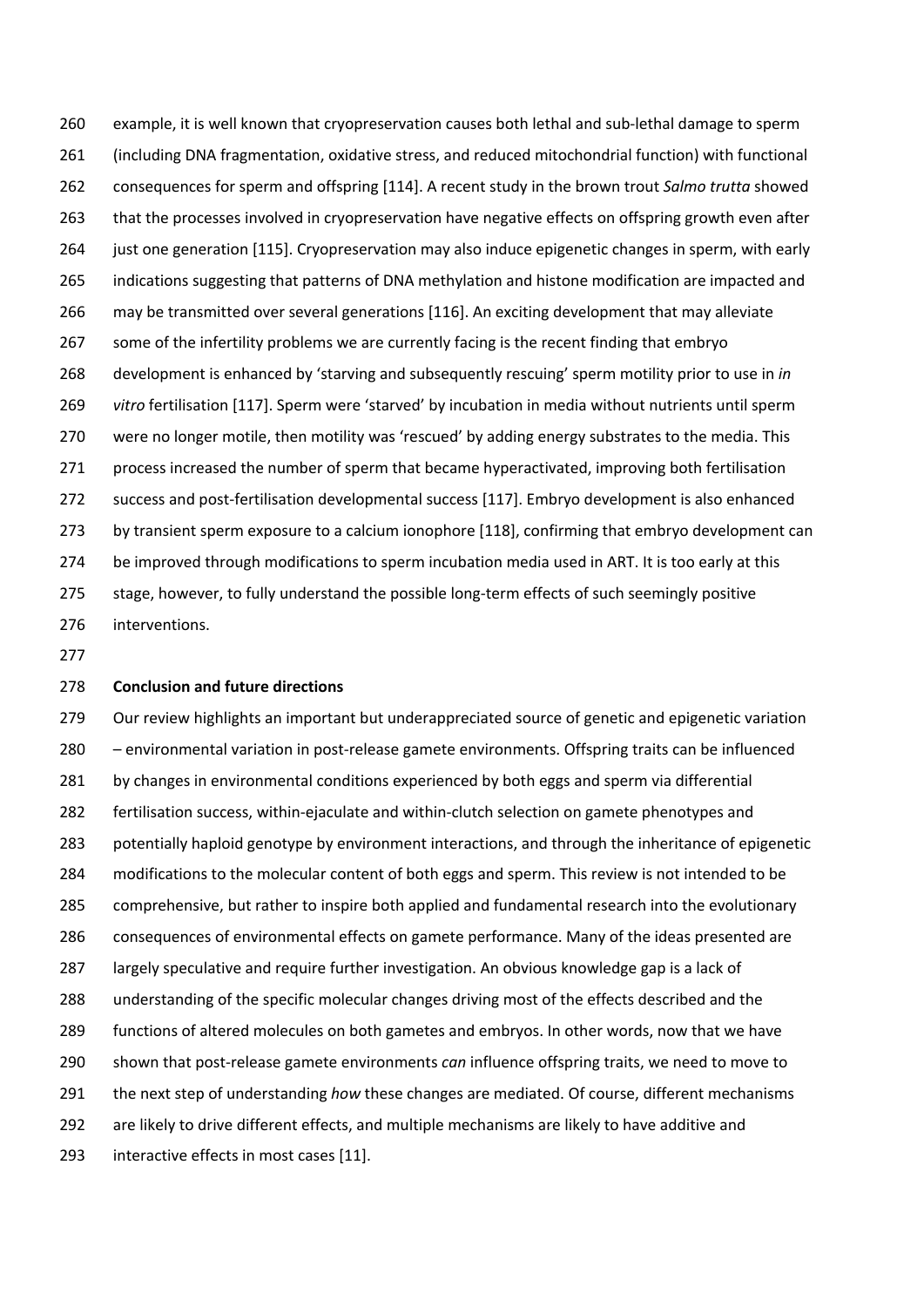- Other fruitful areas for future investigation include the possibility that sperm are not transcriptionally silent, at least in the early spermatid stages [84] and may express their haploid 297 genome. Such selection may not only be subject to directional (purifying or positive) selection, but also balancing selection induced by variation in environmental conditions during fertilisation. New techniques have also been developed to observe sperm interactions within the female reproductive tract [119-121], which may help to unlock some of the processes by which females differentially select sperm from competing males (i.e. cryptic female choice), which until now have remained elusive. Lastly, we encourage further investigation into the effects of different semen preparation techniques in ART on embryo development. Assisted insemination is used extensively in animal production, veterinary medicine, and conservation biology for practical reasons as it is considered to be minimally invasive. However, because sperm are exposed to altered environments, reproduction via assisted insemination has the potential to affect offspring traits. Modification of semen preparation protocols has the potential to improve outcomes in terms of both the number of offspring produced and the health of these offspring.
- 

## **Acknowledgements**

- We thank the editors for the invitation to contribute to this special issue, 3 anonymous reviewers
- whose comments helped to clarify and strengthen our message, and all the researchers (including
- those who we did not have the space to reference) whose work has contributed to the ideas put
- forward in this paper.
- 
- 

# **References**

- [1] Donelson, J. M., Salinas, S., Munday, P. L. & Shama, L. N. S. 2018 Transgenerational
- plasticity and climate change experiments: Where do we go from here? *Glob Chang Biol* **24**, 13-34. (DOI:10.1111/gcb.13903).
- [2] Malhi, Y., Franklin, J., Seddon, N., Solan, M., Turner, M. G., Field, C. B. & Knowlton, N.
- 2020 Climate change and ecosystems: threats, opportunities and solutions. *Phil Trans R Soc B* **375**, 20190104. (DOI:10.1098/rstb.2019.0104).
- [3] Halpern, B. S., Frazier, M., Afflerbach, J., Lowndes, J. S., Micheli, F., O'Hara, C.,
- Scarborough, C. & Selkoe, K. A. 2019 Recent pace of change in human impact on the world's
- ocean. *Sci Rep.* **9**, 11609. (DOI:10.1038/s41598-019-47201-9).
- [4] Sippel, S., Meinshausen, N., Fischer, E. M., Szekely, E. & Knutti, R. 2020 Climate change
- now detectable from any single day of weather at global scale. *Nat Clim Chang* **10**, 35-41.
- (DOI:10.1038/s41558-019-0666-7).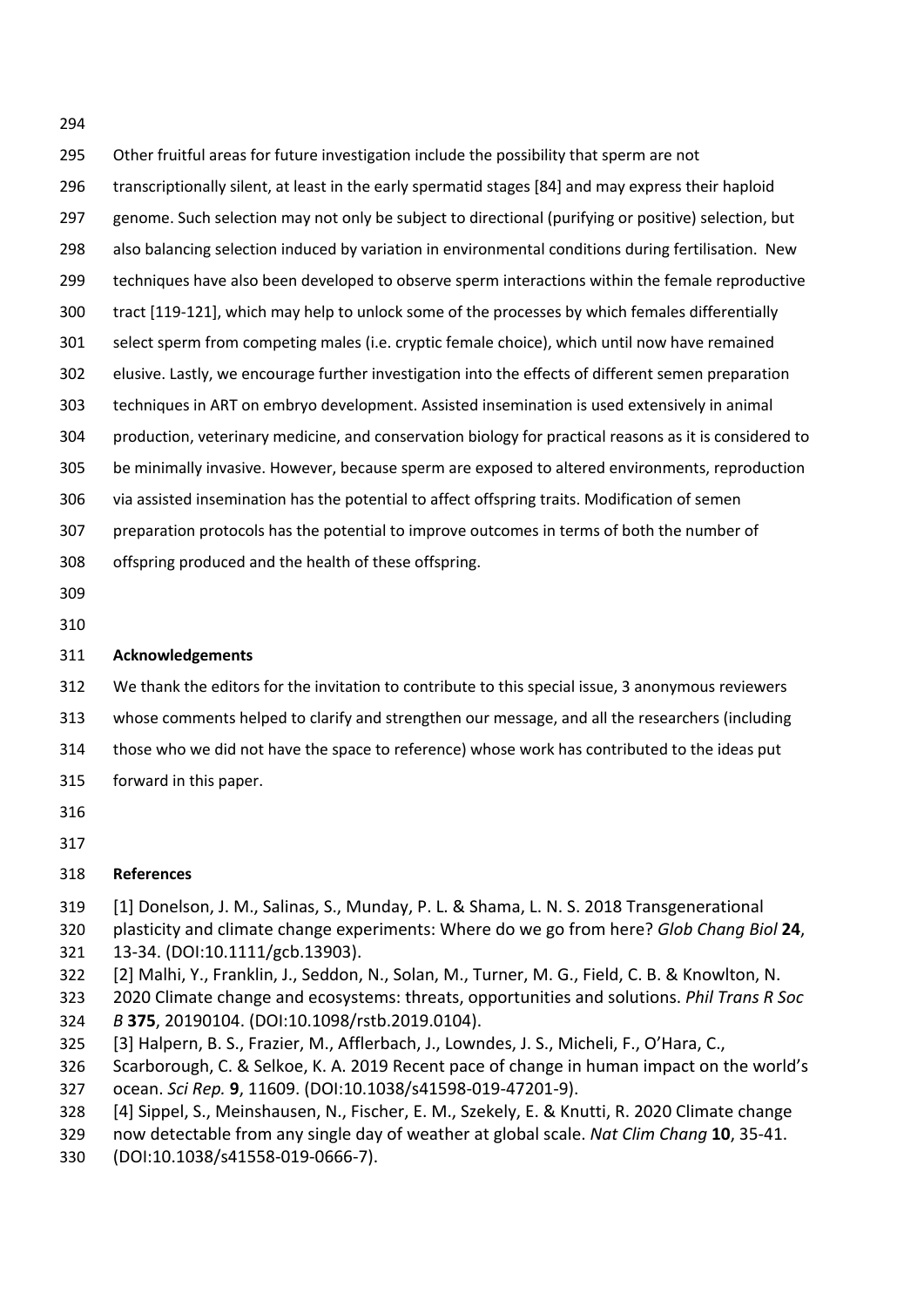- [5] Kling, M. M., Auer, S. L., Comer, P. J., Ackerly, D. D. & Hamilton, H. 2020 Multiple axes of
- ecological vulnerability to climate change. *Glob Chang Biol* **26**, 2798-2813.
- (DOI:10.1111/gcb.15008).
- [6] Byrne, M. 2011 Impact of ocean warming and ocean acidification on marine invertebrate
- life history stages: vulnerabilities and potential for persistence in a changing ocean.
- *Oceanogr Mar Biol* **49**, 1-42.
- [7] Burton, T. & Metcalfe, N. B. 2014 Can environmental conditions experienced in early life
- influence future generations? *Proc R Soc B* **281**, 20140311. (DOI:10.1098/rspb.2014.0311).
- [8] Walsh, B. S., Parratt, S. R., Hoffmann, A. A., Atkinson, D., Snook, R. R., Bretman, A. & Price, T. A. R. 2019 The impact of climate change on fertility. *Trends Ecol Evol* **34**, 249-259.
- (DOI:10.1016/j.tree.2018.12.002).
- [9] Aulsebrook, L. C., Bertram, M. G., Martin, J. M., Aulsebrook, A. E., Brodin, T., Evans, J. P.,
- Hall, M. D., O'Bryan, M. K., Pask, A. J., Tyler, C. R., et al. 2020 Reproduction in a polluted
- world: implications for wildlife. *Reproduction* **160**, R13-23. (DOI:10.1530/rep-20-0154). [10] Marshall, D. J. 2015 Environmentally induced (co)variance in sperm and offspring
- phenotypes as a source of epigenetic effects. *J Exp Biol* **218**, 107-113.
- (DOI:10.1242/jeb.106427).
- [11] Lempradl, A. 2020 Germ cell-mediated mechanisms of epigenetic inheritance. *Semin*
- *Cell Dev Biol.* **97**, 116-122. (DOI:10.1016/j.semcdb.2019.07.012).
- [12] Safi-Stibler, S. & Gabory, A. 2020 Epigenetics and the Developmental Origins of Health
- and Disease: Parental environment signalling to the epigenome, critical time windows and
- sculpting the adult phenotype. *Semin Cell Dev Biol.* **97**, 172-180.
- (DOI:10.1016/j.semcdb.2019.09.008).
- [13] Albright, R. & Mason, B. 2013 Projected near-future levels of temperature and pCO(2)
- reduce coral fertilization success. *PloS one* **8**, e56468. (DOI:10.1371/journal.pone.0056468).
- [14] Keshavmurthy, S., Fontana, S., Mezaki, T., González, L. d. C. & Chen, C. A. 2014 Doors
- are closing on early development in corals facing climate change. *Sci Rep.* **4**, 5633.
- (DOI:10.1038/srep05633).
- [15] Woodruff, T. J., Janssen, S. J., Guillette Jr, L. J. & Giudice, L. C. 2010 *Environmental impacts on reproductive health and fertility*. Cambridge, Cambridge University Press.
- [16] Skakkebaek, N. E., Rajpert-De Meyts, E., Buck Louis, G. M., Toppari, J., Andersson, A. M.,
- Eisenberg, M. L., Jensen, T. K., Jorgensen, N., Swan, S. H., Sapra, K. J., et al. 2016 Male
- reproductive disorders and fertility trends: influences of environment and genetic
- susceptibility. *Physiol Rev.* **96**, 55-97. (DOI:10.1152/physrev.00017.2015).
- [17] Rando, O. J. 2016 Intergenerational transfer of epigenetic information in sperm. *Cold*
- *Spring Harb Perspect Med* **6**, a022988. (DOI:10.1101/cshperspect.a022988).
- [18] Immler, S. 2018 The sperm factor: paternal impact beyond genes. *Heredity* **121**, 239-
- 247. (DOI:10.1038/s41437-018-0111-0).
- [19] Druart, X. & de Graaf, S. 2018 Seminal plasma proteomes and sperm fertility. *Anim Reprod Sci* **194**, 33-40. (DOI:10.1016/j.anireprosci.2018.04.061).
- [20] Samanta, L., Parida, R., Dias, T. R. & Agarwal, A. 2018 The enigmatic seminal plasma: a
- proteomics insight from ejaculation to fertilization. *Reprod Biol Endocrin* **16**, 41.
- (DOI:10.1186/s12958-018-0358-6).
- [21] Schjenken, J. E. & Robertson, S. A. 2020 The female response to seminal fluid. *Physiol*
- *Rev.* **100**, 1077-1117. (DOI:10.1152/physrev.00013.2018).
- [22] Druart, X., Rickard, J. P., Mactier, S., Kohnke, P. L., Kershaw-Young, C. M., Bathgate, R.,
- Gibb, Z., Crossett, B., Tsikis, G., Labas, V., et al. 2013 Proteomic characterization and cross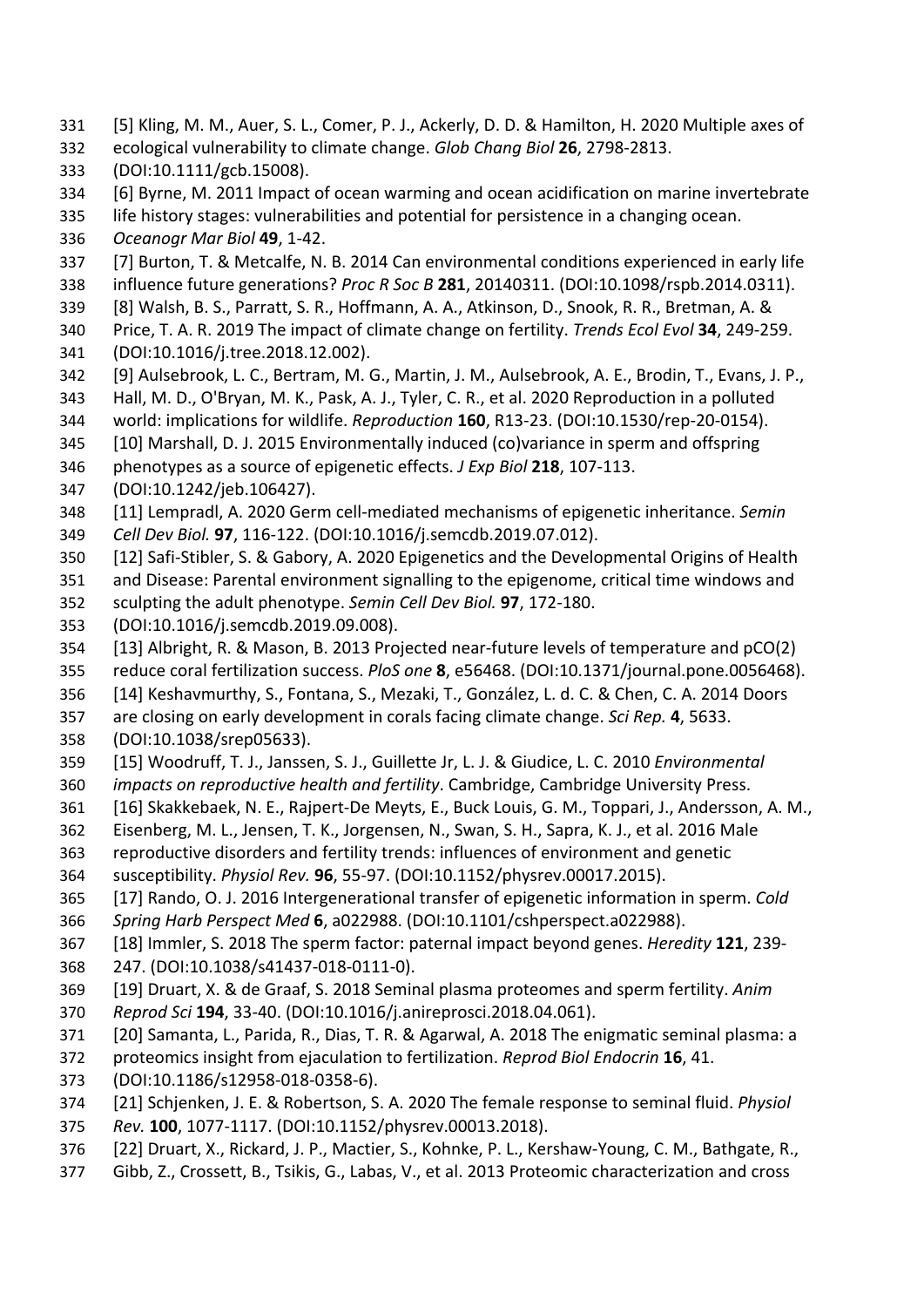- species comparison of mammalian seminal plasma. *J Proteomics.* **91**, 13-22.
- (DOI:10.1016/j.jprot.2013.05.029).
- [23] Leahy, T., Marti, J. I., Evans, G. & Maxwell, W. M. 2010 Seasonal variation in the
- protective effect of seminal plasma on frozen-thawed ram spermatozoa. *Anim Reprod Sci* **119**, 147-153. (DOI:10.1016/j.anireprosci.2009.12.010).
- [24] Patlar, B., Weber, M. & Ramm, S. A. 2019 Genetic and environmental variation in
- transcriptional expression of seminal fluid proteins. *Heredity* **122**, 595-611.
- (DOI:10.1038/s41437-018-0160-4).
- [25] Fraser, L., Strzeżek, J., Filipowicz, K., Mogielnicka-Brzozowska, M. & Zasiadczyk, L. 2016
- Age and seasonal-dependent variations in the biochemical composition of boar semen.
- *Theriogenology* **86**, 806-816. (DOI:10.1016/j.theriogenology.2016.02.035).
- [26] Rickard, J. P., Schmidt, R. E., Maddison, J. W., Bathgate, R., Lynch, G. W., Druart, X. & de
- Graaf, S. P. 2016 Variation in seminal plasma alters the ability of ram spermatozoa to survive cryopreservation. *Reprod Fertil Dev.* **28**, 516-523. (DOI:10.1071/rd14123).
- [27] Green, C., Rickard, J. P., de Graaf, S. P. & Crean, A. J. 2020 From one ejaculate to
- another: transference of sperm traits via seminal plasma supplementation in the ram. *Biology* **9**. (DOI:10.3390/biology9020033).
- [28] Zadmajid, V., Myers, J. N., Sørensen, S. R. & Ernest Butts, I. A. 2019 Ovarian fluid and its
- impacts on spermatozoa performance in fish: a review. *Theriogenology* **132**, 144-152.
- (DOI:10.1016/j.theriogenology.2019.03.021).
- [29] Gasparini, C., Pilastro, A. & Evans, J. P. 2020 The role of female reproductive fluid in sperm competition. *Phil Trans R Soc B* **375**, 20200077.
- [30] Fitzpatrick, J. L., Willis, C., Devigili, A., Young, A., Carroll, M., Hunter, H. R. & Brison, D. R.
- 2020 Chemical signals from eggs facilitate cryptic female choice in humans. *Proc R Soc B*
- **287**, 20200805. (DOI:10.1098/rspb.2020.0805).
- [31] Jokiniemi, A., Magris, M., Ritari, J., Kuusipalo, L., Lundgren, T., Partanen, J. &
- Kekäläinen, J. 2020 Post-copulatory genetic matchmaking: HLA-dependent effects of cervical
- mucus on human sperm function. *Proc R Soc B* **287**, 20201682.
- (DOI:10.1098/rspb.2020.1682).
- [32] Evans, J. P., Garcia-Gonzalez, F., Almbro, M., Robinson, O. & Fitzpatrick, J. L. 2012
- Assessing the potential for egg chemoattractants to mediate sexual selection in a broadcast
- spawning marine invertebrate. *Proc R Soc B* **279**, 2855-2861. (DOI:10.1098/rspb.2012.0181).
- [33] Yeates, S. E., Diamond, S. E., Einum, S., Emerson, B. C., Holt, W. V. & Gage, M. J. G. 2013
- Cryptic choice of conspecific sperm controlled by the impact of ovarian fluid on sperm
- swimming behavior. *Evolution* **67**, 3523-3536. (DOI:10.1111/evo.12208).
- [34] Alonzo, S. H., Stiver, K. A. & Marsh-Rollo, S. E. 2016 Ovarian fluid allows directional
- cryptic female choice despite external fertilization. *Nat Commun* **7**, 12452.
- (DOI:10.1038/ncomms12452).
- [35] Myers, J. N., Senior, A., Zadmajid, V., Sorensen, S. R. & Butts, I. A. E. 2020 Associations
- between ovarian fluid and sperm swimming trajectories in marine and freshwater teleosts:
- A meta-analysis. *Rev Fish Sci Aquac* **28**, 322-339. (DOI:10.1080/23308249.2020.1739623).
- [36] Yoshida, M. & Yoshida, K. 2011 Sperm chemotaxis and regulation of flagellar movement
- by Ca2+. *Mol Hum Reprod* **17**, 457-465. (DOI:10.1093/molehr/gar041).
- [37] Johnson, S. L., Villarroel, M., Rosengrave, P., Carne, A., Kleffmann, T., Lokman, P. M. &
- Gemmell, N. J. 2014 Proteomic analysis of chinook salmon (*Oncorhynchus tshawytscha*)
- ovarian fluid. *PloS one* **9**, e104155. (DOI:10.1371/journal.pone.0104155).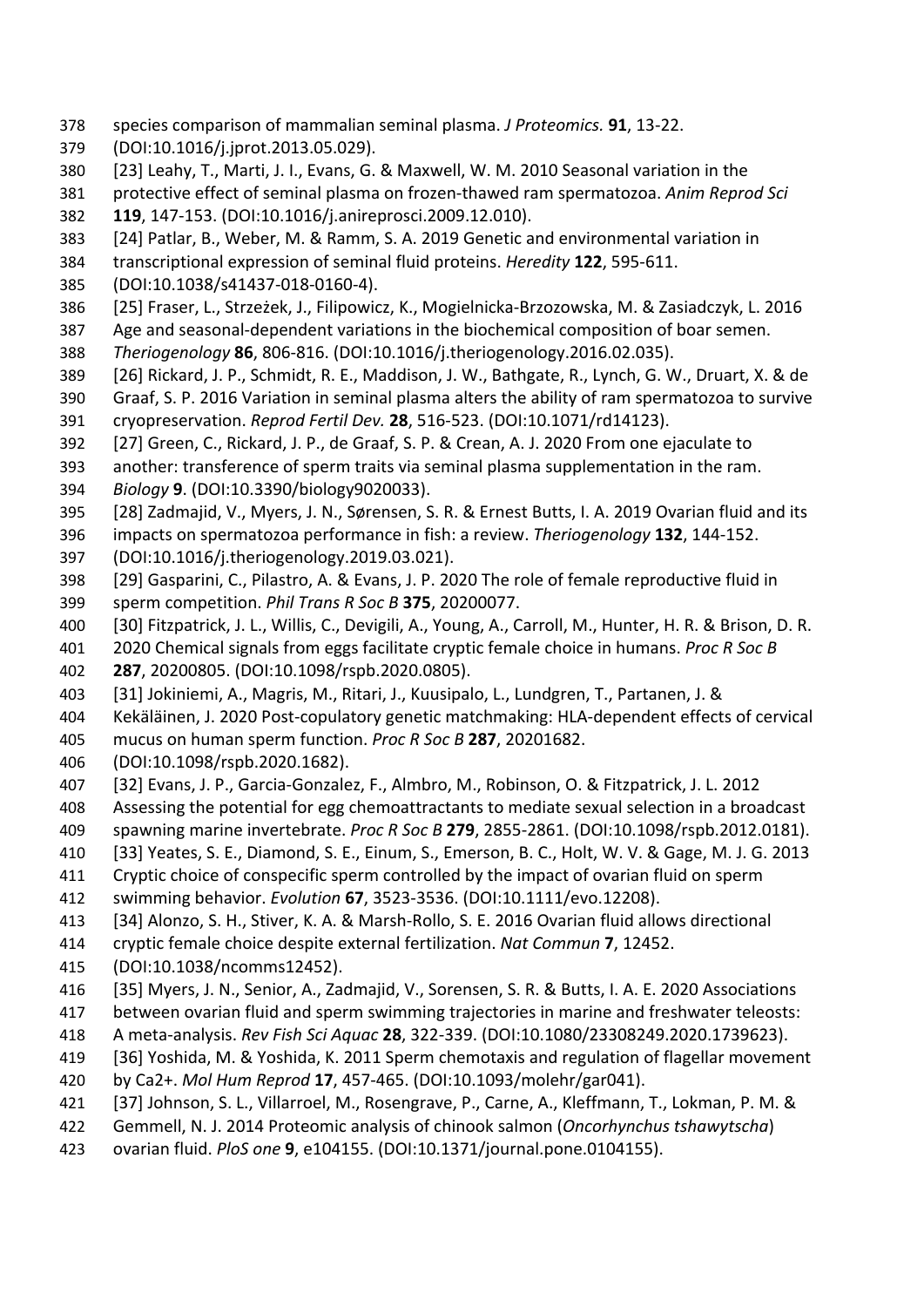- [38] İnanan, B. E. & Öğretmen, F. 2015 Determination of differences in the biochemical
- properties of sperm activating and non-activating ovarian fluids and their influences on
- sperm motility in rainbow trout (*Oncorhynchus mykiss*). *Aquaculture* **448**, 539-544.
- (DOI:10.1016/j.aquaculture.2015.06.018).
- [39] Poli, F., Immler, S. & Gasparini, C. 2019 Effects of ovarian fluid on sperm traits and its
- implications for cryptic female choice in zebrafish. *Behav Ecol* **30**, 1298-1305.
- (DOI:10.1093/beheco/arz077).
- [40] Lymbery, R. A., Kennington, W. J. & Evans, J. P. 2017 Egg chemoattractants moderate intraspecific sperm competition. *Evol Lett* **1**, 317-327. (DOI:10.1002/evl3.34).
- [41] Hadlow, J. H., Evans, J. P. & Lymbery, R. A. 2020 Egg-induced changes to sperm
- phenotypes shape patterns of multivariate selection on ejaculates. *J Evol Biol* **33**, 797-807. (DOI:10.1111/jeb.13611).
- [42] Cardozo, G. & Pilastro, A. 2018 Female nutritional condition affects ovarian fluid quality in guppies. *Biol Lett* **14**. (DOI:10.1098/rsbl.2018.0122).
- [43] Munday, P. L., Warner, R. R., Monro, K., Pandolfi, J. M. & Marshall, D. J. 2013 Predicting
- evolutionary responses to climate change in the sea. *Ecol Lett.* **16**, 1488-1500.
- (DOI:10.1111/ele.12185).
- [44] Foo, S. A. & Byrne, M. 2016 Acclimatization and adaptive capacity of marine species in a changing ocean. *Adv Mar Biol.* **74**, 69-116. (DOI:10.1016/bs.amb.2016.06.001).
- [45] Bonduriansky, R., Crean, A. J. & Day, T. 2012 The implications of nongenetic inheritance
- for evolution in changing environments. *Evol Appl.* **5**, 192-201. (DOI:10.1111/j.1752- 4571.2011.00213.x).
- [46] Bonduriansky, R. & Crean, A. J. 2018 What are parental condition-transfer effects and
- how can they be detected? *Methods Ecol Evol* **9**, 450-456. (DOI:10.1111/2041-210x.12848).
- [47] Crean, A. J., Dwyer, J. M. & Marshall, D. J. 2013 Adaptive paternal effects? Experimental
- evidence that the paternal environment affects offspring performance. *Ecology* **94**, 2575-
- 2582. (DOI:10.1890/13-0184.1).
- [48] Kekalainen, J., Soler, C., Veentaus, S. & Huuskonen, H. 2015 Male investments in high
- quality sperm improve fertilization success, but may have negative impact on offspring
- fitness in whitefish. *PloS one* **10**, e0137005. (DOI:10.1371/journal.pone.0137005).
- [49] Gallo, A., Boni, R. & Tosti, E. 2020 Gamete quality in a multistressor environment.
- *Environ Int* **138**, 105627. (DOI:10.1016/j.envint.2020.105627).
- [50] Reinhardt, K., Dobler, R. & Abbott, J. 2015 An ecology of sperm: sperm diversification by
- natural selection. *Annu Rev Ecol Evol S* **46**, 435-459. (DOI:10.1146/annurev-ecolsys-120213- 091611).
- [51] Falkenberg, L. J., Styan, C. A. & Havenhand, J. N. 2019 Sperm motility of oysters from
- distinct populations differs in response to ocean acidification and freshening. *Sci Rep.* **9**,
- 7970. (DOI:10.1038/s41598-019-44321-0).
- [52] Fenkes, M., Fitzpatrick, J. L., Ozolina, K., Shiels, H. A. & Nudds, R. L. 2017 Sperm in hot water: direct and indirect thermal challenges interact to impact on brown trout sperm quality. *J Exp Biol* **220**, 2513. (DOI:10.1242/jeb.156018).
- [53] Chirgwin, E., Marshall, D. J. & Monro, K. 2020 Physical and physiological impacts of
- ocean warming alter phenotypic selection on sperm morphology. *Funct Ecol* **34**, 646-657.
- (DOI:10.1111/1365-2435.13483).
- [54] Krisher, R. L. 2013 In vivo and in vitro environmental effects on mammalian oocyte
- quality. *Annu Rev Anim Biosci.* **1**, 393-417. (DOI:10.1146/annurev-animal-031412-103647).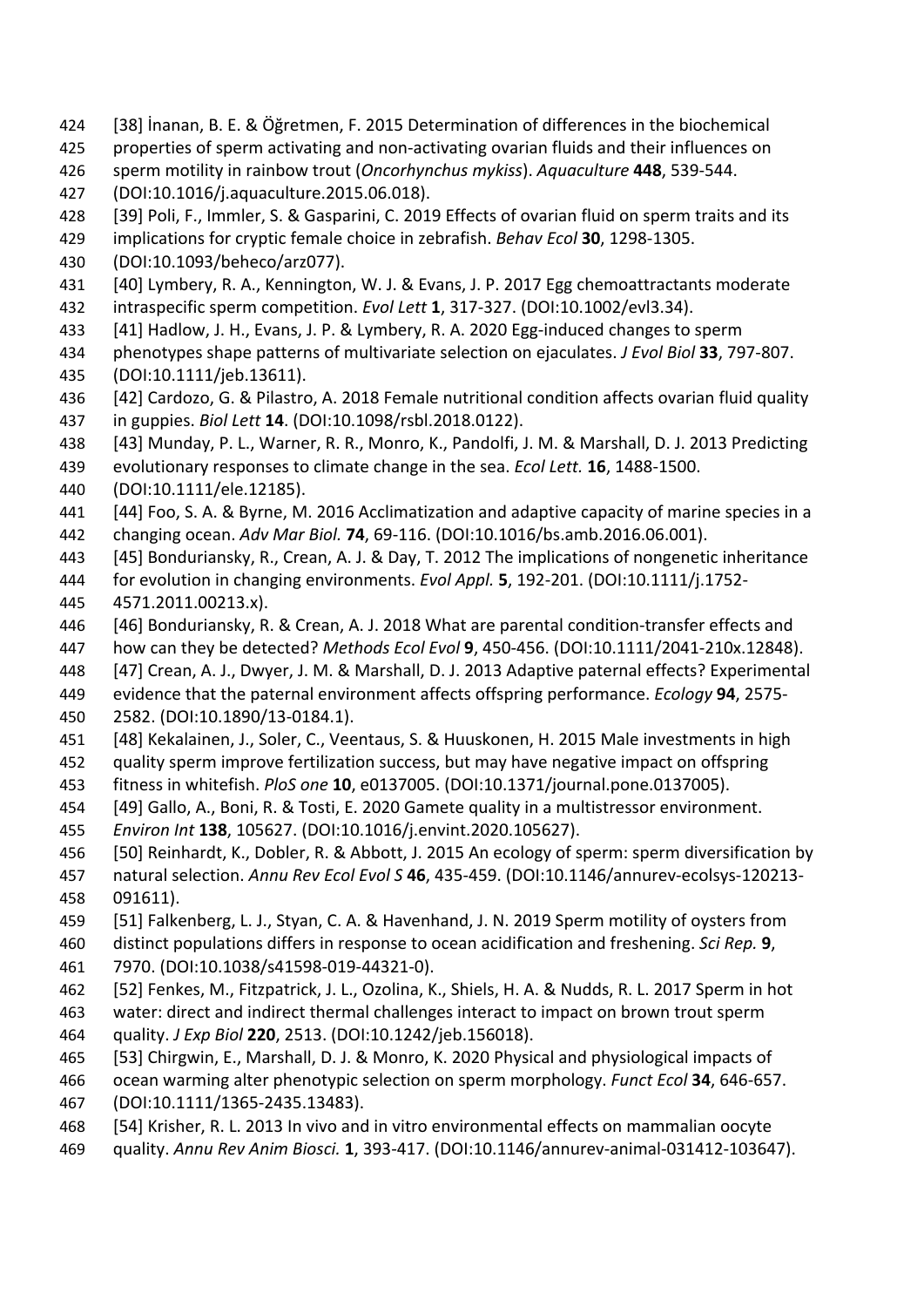- [55] Foo, S. A. & Byrne, M. 2017 Marine gametes in a changing ocean: Impacts of climate
- change stressors on fecundity and the egg. *Mar Environ Res* **128**, 12-24.
- (DOI:10.1016/j.marenvres.2017.02.004).
- [56] Prasad, S., Tiwari, M., Pandey, A. N., Shrivastav, T. G. & Chaube, S. K. 2016 Impact of
- stress on oocyte quality and reproductive outcome. *J Biomed Sci* **23**. (DOI:10.1186/s12929- 016-0253-4).
- [57] Daxinger, L. & Whitelaw, E. 2012 Understanding transgenerational epigenetic
- inheritance via the gametes in mammals. *Nat Rev Genet* **13**, 153-162.
- (DOI:10.1038/nrg3188).
- [58] Evans, J. P., Wilson, A. J., Pilastro, A. & Garcia-Gonzalez, F. 2019 Ejaculate-mediated
- paternal effects: evidence, mechanisms and evolutionary implications. *Reproduction* **157**, R109. (DOI:10.1530/rep-18-0524).
- [59] Groothuis, T. G. G., Hsu, B. Y., Kumar, N. & Tschirren, B. 2019 Revisiting mechanisms
- and functions of prenatal hormone-mediated maternal effects using avian species as a model. *Phil Trans R Soc B* **374**. (DOI:10.1098/rstb.2018.0115).
- [60] Perez, M. F. & Lehner, B. 2019 Intergenerational and transgenerational epigenetic inheritance in animals. *Nat Cell Biol* **21**, 143-151. (DOI:10.1038/s41556-018-0242-9).
- [61] Crean, A. J., Kopps, A. M. & Bonduriansky, R. 2014 Revisiting telegony: offspring inherit
- an acquired characteristic of their mother's previous mate. *Ecol Lett.* **17**, 1545-1552.

(DOI:10.1111/ele.12373).

- [62] Watkins, A. J., Dias, I., Tsuro, H., Allen, D., Emes, R. D., Moreton, J., Wilson, R., Ingram,
- R. J. M. & Sinclair, K. D. 2018 Paternal diet programs offspring health through sperm- and
- seminal plasma-specific pathways in mice. *Proc Natl Acad Sci U S A.* **115**, 10064-10069. (DOI:10.1073/pnas.1806333115).
- [63] Simmons, L. W. & Lovegrove, M. 2019 Nongenetic paternal effects via seminal fluid.
- *Evol Lett* **3**, 403-411. (DOI:10.1002/evl3.124).
- [64] Crean, A. J. & Bonduriansky, R. 2014 What is a paternal effect? *Trends Ecol Evol* **29**, 554- 559. (DOI:10.1016/j.tree.2014.07.009).
- [65] Kekäläinen, J., Jokiniemi, A., Janhunen, M. & Huuskonen, H. 2020 Offspring phenotype is shaped by the nonsperm fraction of semen. *J Evol Biol* **33**, 584-594.
- (DOI:10.1111/jeb.13592).
- [66] Parker, L. M., Ross, P. M. & O'Connor, W. A. 2009 The effect of ocean acidification and
- temperature on the fertilization and embryonic development of the Sydney rock oyster
- *Saccostrea glomerata* (Gould 1850). *Glob Chang Biol* **15**, 2123-2136. (DOI:10.1111/j.1365-
- 2486.2009.01895.x).
- [67] Kekäläinen, J., Oskoei, P., Janhunen, M., Koskinen, H., Kortet, R. & Huuskonen, H. 2018
- Sperm pre-fertilization thermal environment shapes offspring phenotype and performance.
- *J Exp Biol* **221**, jeb181412. (DOI:10.1242/jeb.181412).
- [68] Ritchie, H. & Marshall, D. J. 2013 Fertilisation is not a new beginning: sperm
- environment affects offspring developmental success. *J Exp Biol* **216**, 3104-3109.
- (DOI:10.1242/jeb.087221).
- [69] Crean, A. J. & Marshall, D. J. 2009 Coping with environmental uncertainty: dynamic bet
- hedging as a maternal effect. *Phil Trans R Soc B* **364**, 1087-1096.
- (DOI:doi:10.1098/rstb.2008.0237).
- [70] Mashoodh, R., Habrylo, I. B., Gudsnuk, K. M., Pelle, G. & Champagne, F. A. 2018
- Maternal modulation of paternal effects on offspring development. *Proc R Soc B* **285**,
- 20180118. (DOI:doi:10.1098/rspb.2018.0118).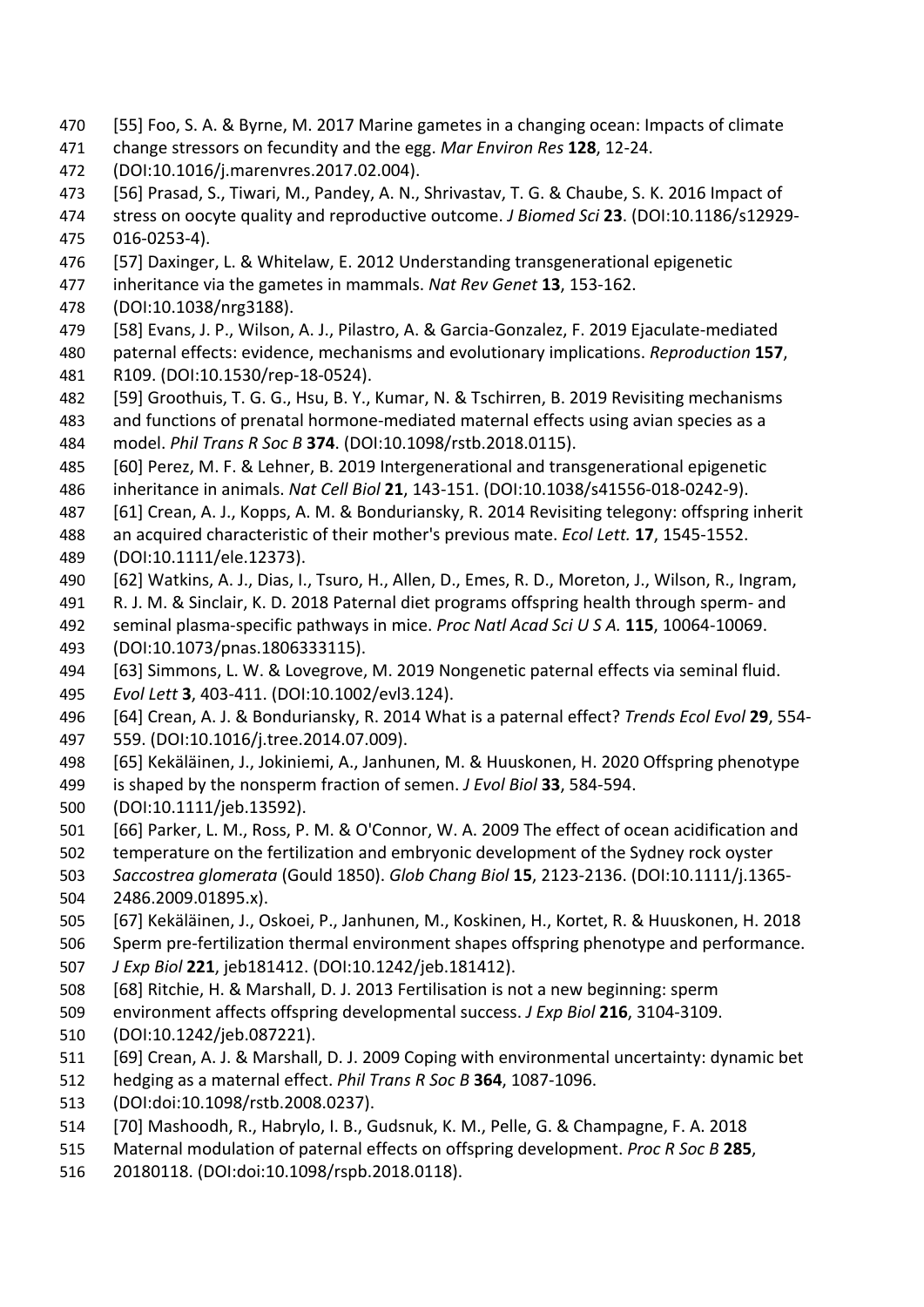- [71] Champagne, F. A. 2020 Interplay between paternal germline and maternal effects in
- shaping development: The overlooked importance of behavioural ecology. *Funct Ecol* **34**,
- 401-413. (DOI:10.1111/1365-2435.13411).
- [72] Kekäläinen, J. & Evans, J. P. 2018 Gamete-mediated mate choice: towards a more
- inclusive view of sexual selection. *Proc R Soc B* **285**, 20180836.
- (DOI:doi:10.1098/rspb.2018.0836).
- [73] Smith, K. E., Byrne, M., Deaker, D., Hird, C. M., Nielson, C., Wilson-McNeal, A. & Lewis,
- C. 2019 Sea urchin reproductive performance in a changing ocean: poor males improve
- while good males worsen in response to ocean acidification. *Proc R Soc B* **286**, 20190785. (DOI:10.1098/rspb.2019.0785).
- [74] Crean, A. J., Dwyer, J. M. & Marshall, D. J. 2012 Fertilization is not a new beginning: the
- relationship between sperm longevity and offspring performance. *PloS one* **7**, e49167. (DOI:10.1371/journal.pone.0049167).
- [75] Immler, S., Hotzy, C., Alavioon, G., Petersson, E. & Arnqvist, G. 2014 Sperm variation
- within a single ejaculate affects offspring development in Atlantic salmon. *Biol Lett* **10**,
- 20131040. (DOI:10.1098/rsbl.2013.1040).
- [76] Alavioon, G., Hotzy, C., Nakhro, K., Rudolf, S., Scofield, D. G., Zajitschek, S., Maklakov, A.
- A. & Immler, S. 2017 Haploid selection within a single ejaculate increases offspring fitness.
- *Proc Natl Acad Sci U S A.* **114**, 8053-8058. (DOI:10.1073/pnas.1705601114).
- [77] Pitnick, S., Hosken, D. J. & Birkhead, T. R. 2009 Sperm morphological diversity. In *Sperm*
- *biology: an evolutionary perspective* (eds. T. R. Birkhead, D. J. Hosken & S. Pitnick), pp. 69- 149. Oxford, Academic Press.
- [78] Dowling, D. K., Nystrand, M. & Simmons, L. W. 2010 Maternal effects, but no good or
- compatible genes for sperm competitiveness in Australian crickets. *Evolution* **64**, 1257-1266. (DOI:10.1111/j.1558-5646.2009.00912.x).
- [79] Simmons, L. W., Lovegrove, M. & Almbro, M. 2014 Female effects, but no intrinsic male
- effects on paternity outcome in crickets. *J Evol Biol* **27**, 1644-1649. (DOI:10.1111/jeb.12418).
- [80] Joseph, S. B. & Kirkpatrick, M. 2004 Haploid selection in animals. *Trends Ecol Evol* **19**, 592-597. (DOI:10.1016/j.tree.2004.08.004).
- [81] Immler, S. & Otto, S. P. 2018 The evolutionary consequences of selection at the haploid gametic stage. *Am Nat* **192**, 241-249. (DOI:10.1086/698483).
- [82] Immler, S. 2019 Haploid selection in "diploid" organisms. *Annu Rev Ecol Evol S* **50**, 219-
- 236. (DOI:10.1146/annurev-ecolsys-110218-024709).
- [83] Gur, Y. & Breitbart, H. 2006 Mammalian sperm translate nuclear-encoded proteins by mitochondrial-type ribosomes. *Genes Dev.* **20**, 411-416. (DOI:10.1101/gad.367606).
- [84] Bhutani, K., Stansifer, K., Ticau, S., Bojic, L., Villani, C., Slisz, J., Cremers, C., Roy, C.,
- Donovan, J., Fiske, B., et al. 2019 Widespread haploid-biased gene expression in mammalian
- spermatogenesis associated with frequent selective sweeps and evolutionary conflict.
- *bioRxiv*, 846253. (DOI:10.1101/846253).
- [85] Sharma, U. 2019 Paternal contributions to offspring health: role of sperm small RNAs in
- intergenerational transmission of epigenetic information. *Front Cell Dev Biol.* **7**.
- (DOI:10.3389/fcell.2019.00215).
- [86] Jodar, M. 2019 Sperm and seminal plasma RNAs: what roles do they play beyond
- fertilization? *Reproduction* **158**, R113. (DOI:10.1530/rep-18-0639).
- [87] Champroux, A., Cocquet, J., Henry-Berger, J., Drevet, J. R. & Kocer, A. 2018 A decade of
- exploring the mammalian sperm epigenome: paternal epigenetic and transgenerational
- inheritance. *Front Cell Dev Biol.* **6**. (DOI:10.3389/fcell.2018.00050).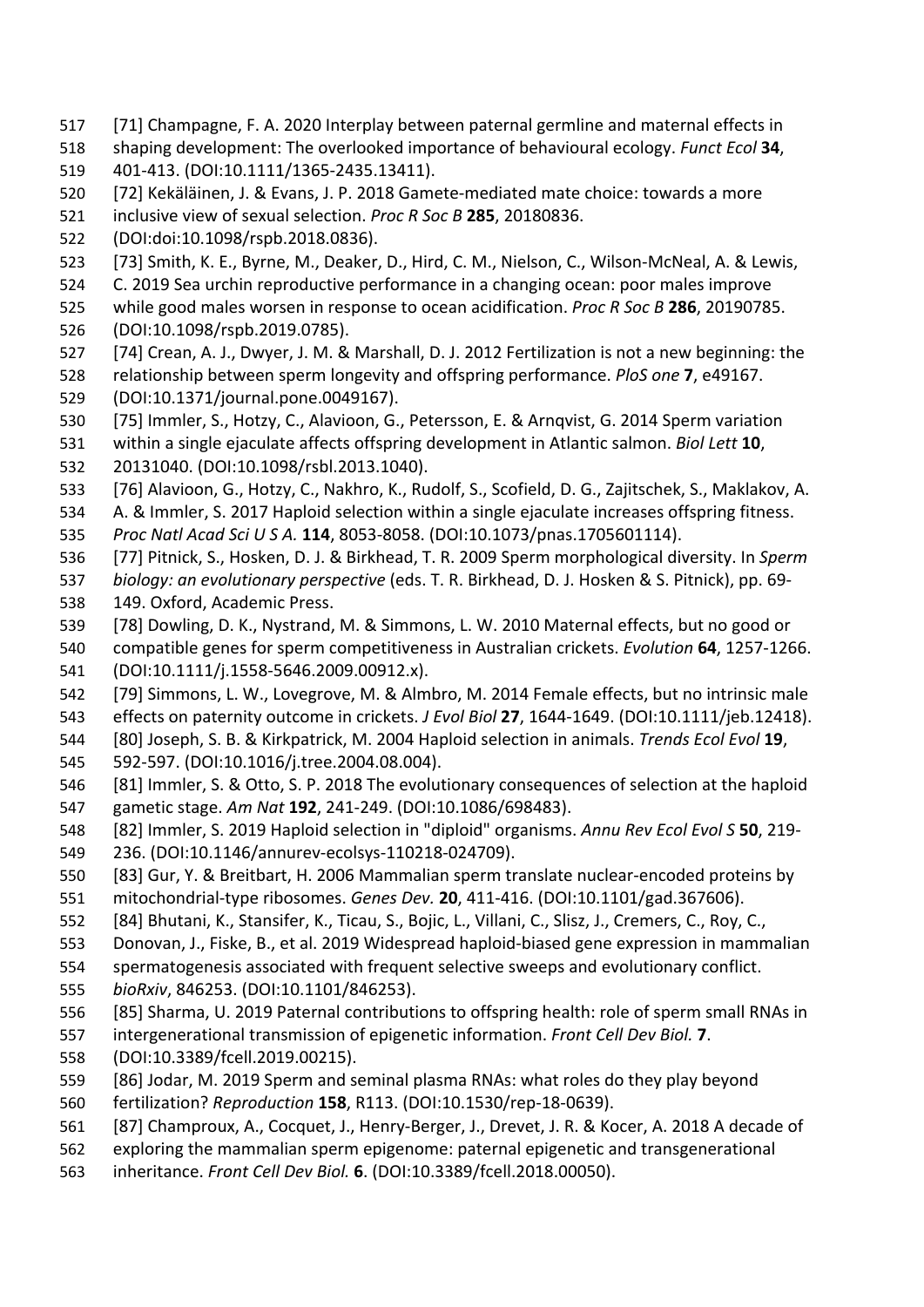- [88] Gapp, K., Jawaid, A., Sarkies, P., Bohacek, J., Pelczar, P., Prados, J., Farinelli, L., Miska, E.
- & Mansuy, I. M. 2014 Implication of sperm RNAs in transgenerational inheritance of the
- effects of early trauma in mice. *Nat Neurosci.* **17**, 667-669. (DOI:10.1038/nn.3695).
- [89] Zhang, Y., Shi, J., Rassoulzadegan, M., Tuorto, F. & Chen, Q. 2019 Sperm RNA code
- programmes the metabolic health of offspring. *Nat Rev Endocrinol* **15**, 489-498.
- (DOI:10.1038/s41574-019-0226-2).
- [90] Potok, M. E., Nix, D. A., Parnell, T. J. & Cairns, B. R. 2013 Reprogramming the maternal
- zebrafish genome after fertilization to match the paternal methylation pattern. *Cell* **153**,
- 759-772. (DOI:https://doi.org/10.1016/j.cell.2013.04.030).
- [91] Nelson, C. M. & Bunge, R. G. 1974 Semen analysis: evidence for changing parameters of male fertility potential. *Fertil Steril.* **25**, 503-507. (DOI:10.1016/s0015-0282(16)40454-1).
- [92] Levine, H., Jørgensen, N., Martino-Andrade, A., Mendiola, J., Weksler-Derri, D., Mindlis,
- I., Pinotti, R. & Swan, S. H. 2017 Temporal trends in sperm count: a systematic review and
- meta-regression analysis. *Hum Reprod Update.* **23**, 646-659.
- (DOI:10.1093/humupd/dmx022).
- [93] Mann, U., Shiff, B. & Patel, P. 2020 Reasons for worldwide decline in male fertility. *Curr Opin Urol* **30**, 296-301. (DOI:10.1097/mou.0000000000000745).
- [94] Rodprasert, W., Main, K. M., Toppari, J. & Virtanen, H. E. 2019 Associations between
- male reproductive health and exposure to endocrine-disrupting chemicals. *Curr Opin Endocr Metab Res* **7**, 49-61. (DOI:10.1016/j.coemr.2019.05.002).
- [95] Tubbs, C. W. & McDonough, C. E. 2018 Reproductive impacts of endocrine-disrupting
- chemicals on wildlife species: implications for conservation of endangered species. *Annu Rev Anim Biosci.* **6**, 287-304. (DOI:10.1146/annurev-animal-030117-014547).
- [96] Palmer, N. O., Bakos, H. W., Fullston, T. & Lane, M. 2012 Impact of obesity on male
- fertility, sperm function and molecular composition. *Spermatogenesis* **2**, 253-263.
- (DOI:10.4161/spmg.21362).
- [97] McPherson, N. O. & Tremellen, K. 2020 Increased BMI 'alone' does not negatively
- influence sperm function a retrospective analysis of men attending fertility treatment with
- corresponding liver function results. *Obes Res Clin Pract*. (DOI:10.1016/j.orcp.2020.03.003).
- [98] Vrooman, L. A. & Bartolomei, M. S. 2017 Can assisted reproductive technologies cause
- adult-onset disease? Evidence from human and mouse. *Reprod Toxicol.* **68**, 72-84.
- (DOI:10.1016/j.reprotox.2016.07.015).
- [99] Feuer, S. K. & Rinaudo, P. F. 2017 Physiological, metabolic and transcriptional postnatal
- phenotypes of in vitro fertilization (IVF) in the mouse. *J Dev Orig Health Dis.* **8**, 403-410. (DOI:10.1017/s204017441700023x).
- [100] Guo, X. Y., Liu, X. M., Jin, L., Wang, T. T., Ullah, K., Sheng, J. Z. & Huang, H. F. 2017
- Cardiovascular and metabolic profiles of offspring conceived by assisted reproductive
- technologies: a systematic review and meta-analysis. *Fertil Steril.* **107**, 622-631.e625.
- (DOI:10.1016/j.fertnstert.2016.12.007).
- [101] Rexhaj, E., Paoloni-Giacobino, A., Rimoldi, S. F., Fuster, D. G., Anderegg, M., Somm, E.,
- Bouillet, E., Allemann, Y., Sartori, C. & Scherrer, U. 2013 Mice generated by in vitro
- fertilization exhibit vascular dysfunction and shortened life span. *J Clin Invest.* **123**, 5052- 5060. (DOI:10.1172/jci68943).
- [102] Ramos-Ibeas, P., Heras, S., Gomez-Redondo, I., Planells, B., Fernandez-Gonzalez, R.,
- Pericuesta, E., Laguna-Barraza, R., Perez-Cerezales, S. & Gutierrez-Adan, A. 2019 Embryo
- responses to stress induced by assisted reproductive technologies. *Mol Reprod Dev.* **86**,
- 1292-1306. (DOI:10.1002/mrd.23119).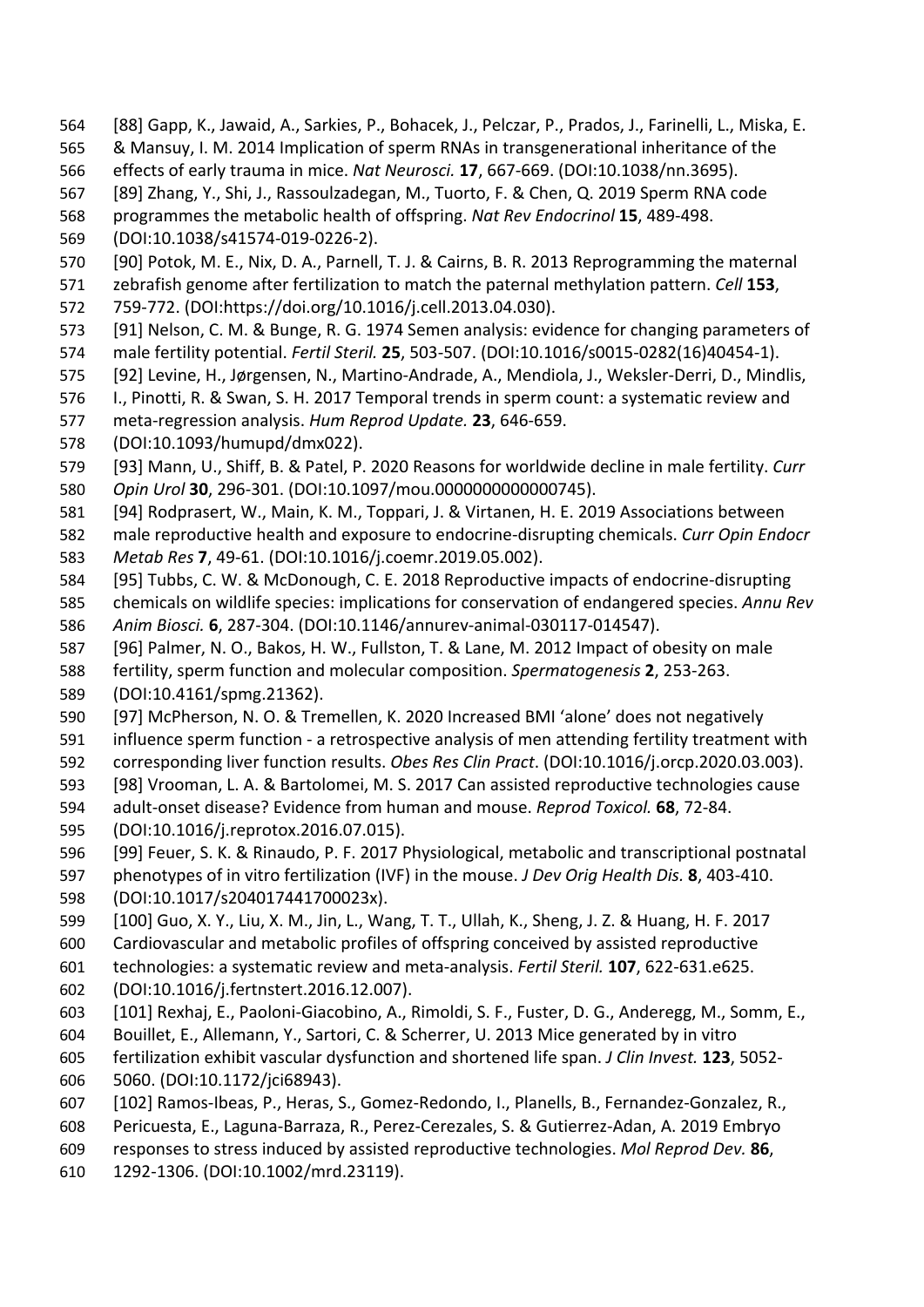- [103] Cooper, T. G., Noonan, E., von Eckardstein, S., Auger, J., Baker, H. W., Behre, H. M.,
- Haugen, T. B., Kruger, T., Wang, C., Mbizvo, M. T., et al. 2010 World Health Organization
- reference values for human semen characteristics. *Human reproduction update* **16**, 231-245. (DOI:10.1093/humupd/dmp048).
- [104] Pérez-Cerezales, S., Laguna-Barraza, R., de Castro, A. C., Sánchez-Calabuig, M. J., Cano-
- Oliva, E., de Castro-Pita, F. J., Montoro-Buils, L., Pericuesta, E., Fernández-González, R. &
- Gutiérrez-Adán, A. 2018 Sperm selection by thermotaxis improves ICSI outcome in mice. *Sci*
- *Rep.* **8**, 2902. (DOI:10.1038/s41598-018-21335-8).
- [105] Immler, S., Calhim, S. & Birkhead, T. R. 2008 Increased postcopulatory sexual selection
- reduces the intramale variation in sperm design. *Evolution* **62**, 1538-1543.
- (DOI:10.1111/j.1558-5646.2008.00393.x).
- [106] Holt, W. V. & Van Look, K. J. W. 2004 Concepts in sperm heterogeneity, sperm
- selection and sperm competition as biological foundations for laboratory tests of semen quality. *Reproduction* **127**, 527-535. (DOI:10.1530/rep.1.00134).
- [107] Waberski, D. 2018 Artificial insemination in domestic and wild animal species. In
- *Animal Biotechnology 1: Reproductive Biotechnologies* (eds. H. Niemann & C. Wrenzycki), pp. 37-64. Cham, Springer International Publishing.
- [108] Garcia-Ruiz, A., Cole, J. B., VanRaden, P. M., Wiggans, G. R., Ruiz-Lopez, F. J. & Van
- Tassell, C. P. 2016 Changes in genetic selection differentials and generation intervals in US
- Holstein dairy cattle as a result of genomic selection. *Proc Natl Acad Sci U S A.* **113**, E3995-
- 4004. (DOI:10.1073/pnas.1519061113).
- [109] Gardner, D. K. & Kelley, R. L. 2017 Impact of the IVF laboratory environment on human
- preimplantation embryo phenotype. *J Dev Orig Health Dis.* **8**, 418-435.
- (DOI:10.1017/s2040174417000368).
- [110] Fraser, L., Strzezek, J. & Kordan, W. 2011 Effect of freezing on sperm nuclear DNA.
- *Reprod Domest Anim.* **46 Suppl 2**, 14-17. (DOI:10.1111/j.1439-0531.2011.01815.x).
- [111] Urbano, M., Dorado, J., Ortiz, I., Morrell, J. M., Demyda-Peyrás, S., Gálvez, M. J.,
- Alcaraz, L., Ramírez, L. & Hidalgo, M. 2013 Effect of cryopreservation and single layer
- centrifugation on canine sperm DNA fragmentation assessed by the sperm chromatin
- dispersion test. *Anim Reprod Sci* **143**, 118-125. (DOI:10.1016/j.anireprosci.2013.10.005).
- [112] Borini, A., Tarozzi, N., Bizzaro, D., Bonu, M. A., Fava, L., Flamigni, C. & Coticchio, G.
- 2006 Sperm DNA fragmentation: paternal effect on early post-implantation embryo
- development in ART. *Hum Reprod* **21**, 2876-2881. (DOI:10.1093/humrep/del251).
- [113] Alvarez Sedó, C., Bilinski, M., Lorenzi, D., Uriondo, H., Noblía, F., Longobucco, V., Lagar,
- E. V. & Nodar, F. 2017 Effect of sperm DNA fragmentation on embryo development: clinical
- and biological aspects. *JBRA Assist Reprod* **21**, 343-350. (DOI:10.5935/1518-0557.20170061).
- [114] Pini, T., Leahy, T. & de Graaf, S. P. 2018 Sublethal sperm freezing damage:
- Manifestations and solutions. *Theriogenology* **118**, 172-181.
- (DOI:10.1016/j.theriogenology.2018.06.006).
- [115] Nusbaumer, D., Da Cunha, L. M. & Wedekind, C. 2019 Sperm cryopreservation reduces offspring growth. *Proc R Soc B* **286**. (DOI:10.1098/rspb.2019.1644).
- [116] Chatterjee, A., Saha, D., Glasmacher, B. & Hofmann, N. 2016 Chilling without regrets:
- deciphering the effects of cryopreservation on the epigenetic properties of frozen cells will
- benefit the applications of cryo-technology. *EMBO reports* **17**, 292-295.
- (DOI:10.15252/embr.201642069).
- [117] Navarrete, F. A., Aguila, L., Martin-Hidalgo, D., Tourzani, D. A., Luque, G. M., Ardestani,
- G., Garcia-Vazquez, F. A., Levin, L. R., Buck, J., Darszon, A., et al. 2019 Transient sperm